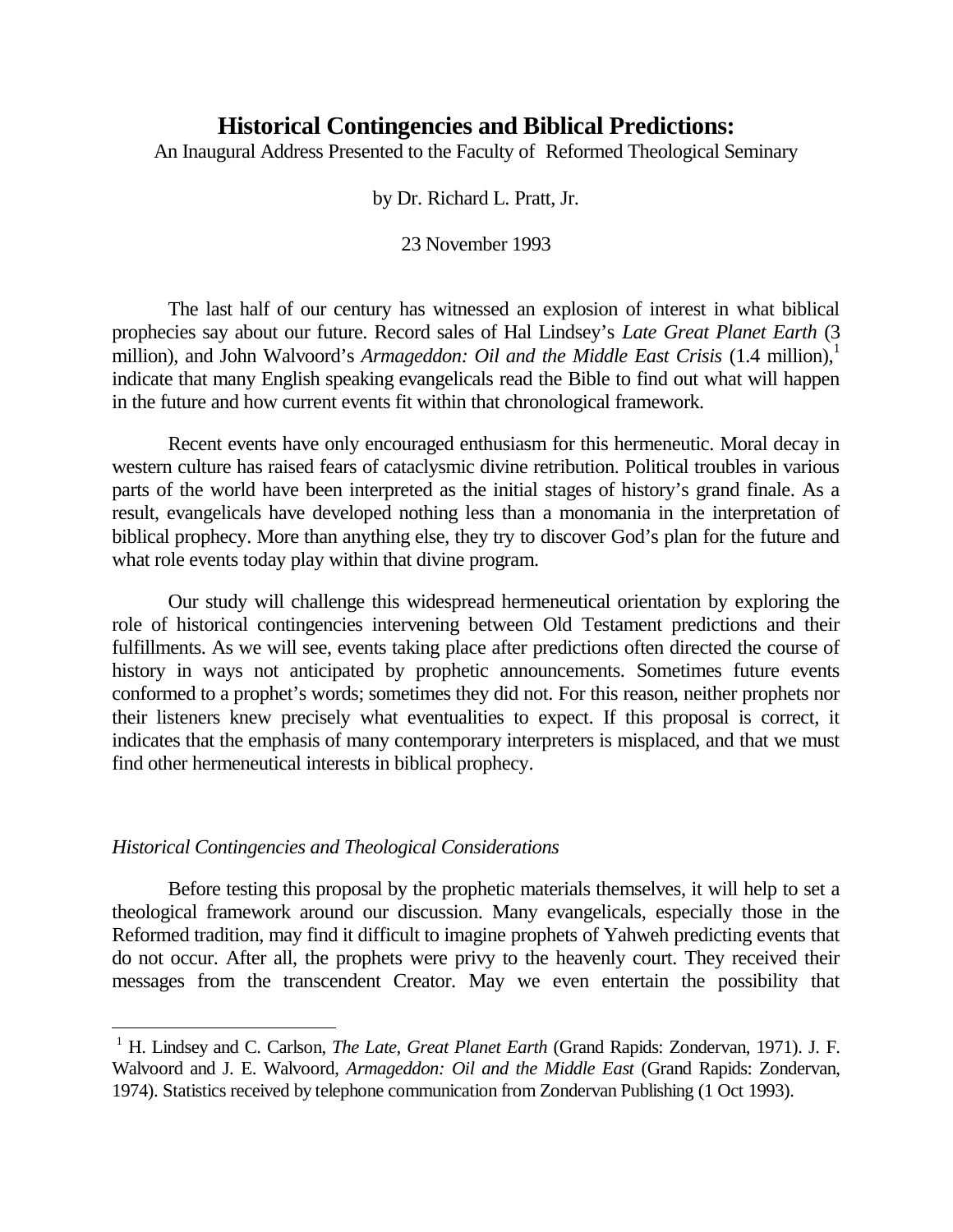subsequent events significantly effected the fulfillments of their predictions? Does this notion not contradict the immutability of divine decrees?

By and large, critical interpreters simply dismiss these theological concerns as irrelevant. Traditional critical scholars tend to deny the possibility of prescience through divine revelation. A prophecy that gives the impression of foreknowledge actually is *vaticinium ex eventu.* God may know the future, but humans certainly cannot. In recent decades, the repudiation of divine transcendence in process theology has challenged traditional theological concerns from another direction. For example, Carroll urges that:

Talk about God knowing the future is unnecessary ... as process theology makes so clear. The hermeneutical gymnastics required to give any coherence to the notion of God knowing and revealing the future in the form of predictions to the prophets does no religious community any credit. $<sup>2</sup>$ </sup>

When divinity is thought to be in process with the universe, not even God knows the future.

Despite these widespread tendencies, interpreters of the prophets who stand in continuity with historical expressions of the Reformed tradition must strongly affirm the immutability of God's character and eternal decrees. The immutability of divine decrees is particularly important for our study, and Calvinism is remarkably uniform in this matter.

Calvin himself spoke in no uncertain terms about God's decrees:

÷,

God so attends to the regulations of individual events, and they all so proceed from his set plan, that nothing takes place by chance. <sup>3</sup>

In Calvin's view, God has a fixed plan for the universe. This plan includes every event in history in such detail that nothing takes place by happenstance.

Calvinistic scholastics in the seventeenth century often echoed Calvin's language. As the *Westminster Confession of Faith* put it,

God from all eternity did, by the most wise and holy counsel of his own will, freely and unchangeably ordain whatsoever comes to pass.<sup>4</sup>

<sup>2</sup> R. P. Carroll, *When Prophecy Failed: Cognitive Dissonance in the Prophetic Traditions of the Old Testament* (New York: Seabury, 1979) 34-35.

<sup>&</sup>lt;sup>3</sup> J. Calvin, *Institutes of the Christian Religion* (1559, reprinted, ed. J.T. McNeill and tr. F.L. Battles; Philadelphia: Westminster, 1967), 1.16.4.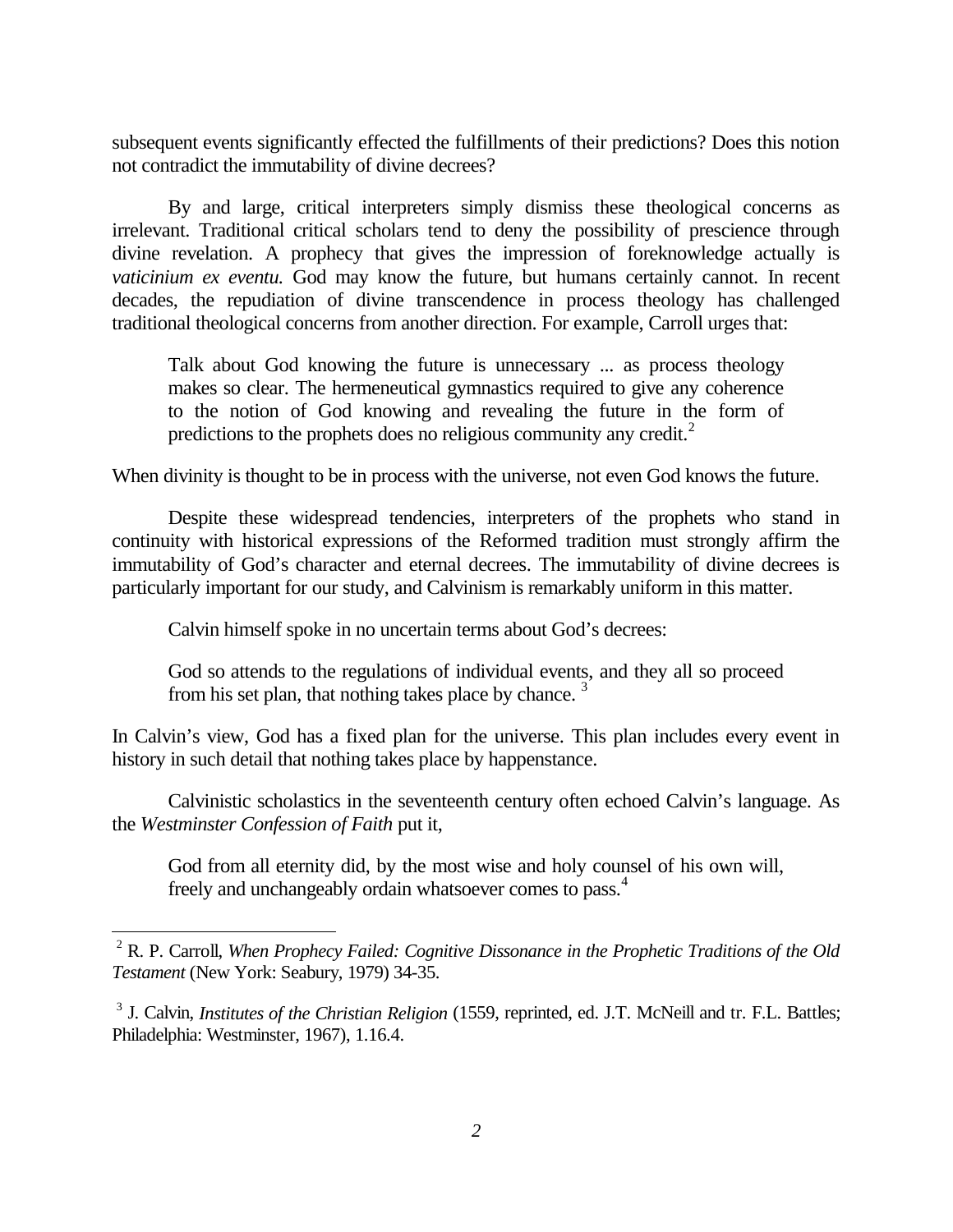Reformed theologians in America two centuries later also used similar language. Charles Hodge, for instance, insisted that God is:

Immutable in his plans and purposes. Infinite in wisdom, there can be no error in their conception; infinite in power, there can be no failure in their accomplishment.<sup>5</sup>

As this sampling suggests, the Reformed tradition has summarized the teaching of Scripture on this subject with one voice.<sup>6</sup> From eternity past, God's immutable decrees fixed every detail of history. Nothing can alter these decrees, nor any part of the history they determined.

In line with these formulations, we must approach prophetic predictions with full assurance that historical contingencies have never interrupted the immutable decrees of God. No uncertainties ever lay before him, no power can thwart the slightest part of his plan.<sup>7</sup> Yahweh spoke through his prophets with full knowledge and control of what was going to happen in the near and distant future. Any outlook that denies this theological conviction is less than adequate.

Up to this point, we have mentioned only one side of the theological framework that surrounds the subject of prophecy and intervening historical contingencies. To understand these matters more fully, we must also give attention to the providence of God, that is, his immanent historical interactions with creation. The Reformed tradition has emphasized the transcendence of God, including his eternal decrees. This theological accent has many

 <sup>4</sup> *The Westminster Confession of Faith* (1647) 3.1 as found in P. Schaff, *The Creeds of Christendom* (1877, reprinted; Grand Rapids: Baker Book House, 1969).

5 C. Hodge, *Systematic Theology* (1871, reprinted, 3 volumes; Grand Rapids: Eerdmans, 1970) 1. 390.

<sup>6</sup> For a dated but extensive discussion of the doctrine of divine immutability within the Reformed tradition see S. Charnock, *The Existence and Attributes of God* (1797, reprinted; Minneapolis: Klock & Klock, 1977).

<sup>7</sup> We agree with Hodge when he says, "If He [God] has not absolutely determined on what is to occur, but waits until an undetermined condition is or is not fulfilled, then his decrees can neither be eternal nor immutable." C. Hodge, *Systematic Theology* 1. 540.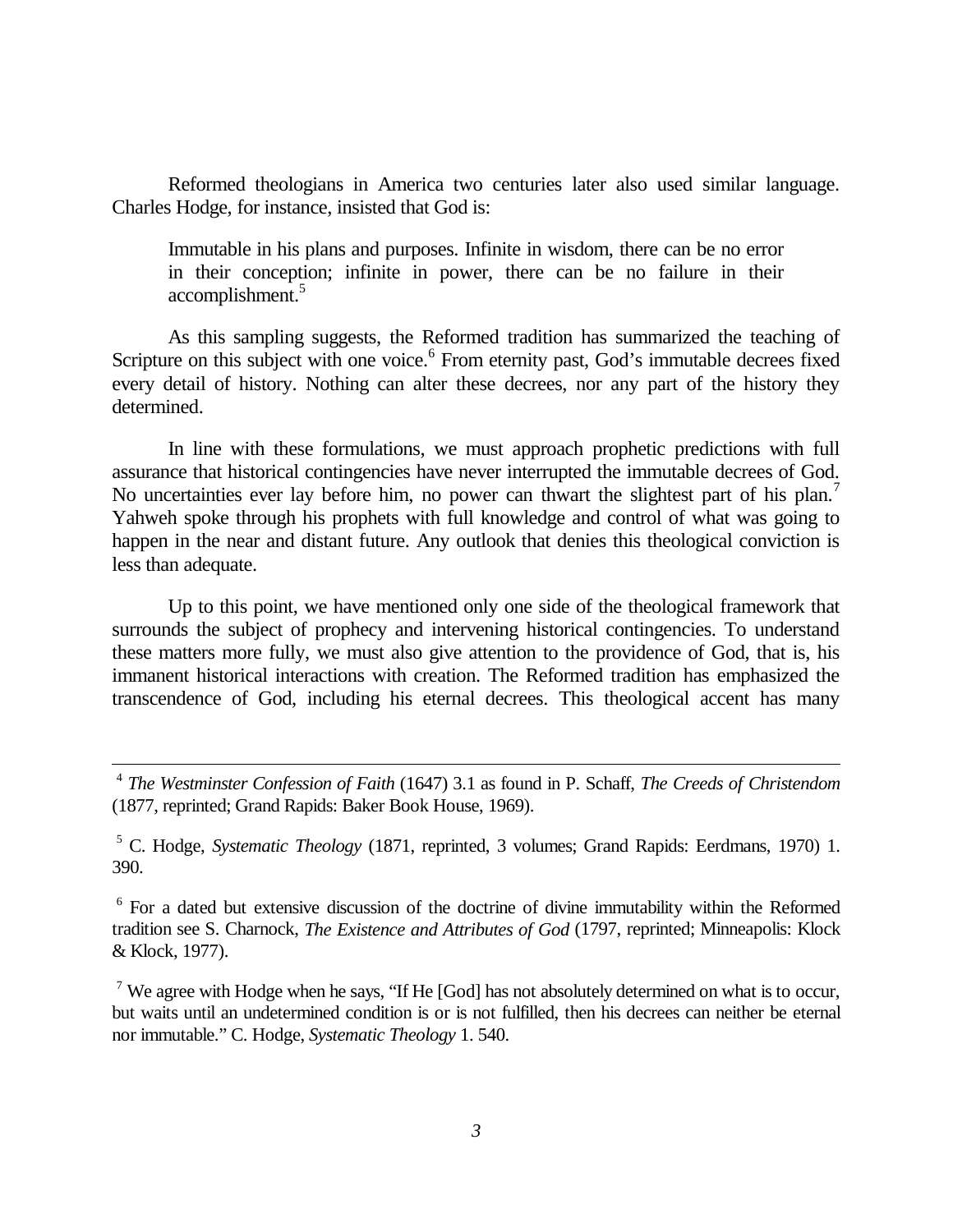benefits, but it also has a liability. An overemphasis on divine transcendence has at times obscured the reality and complexity of divine providence.

We need only to review historical expressions of divine providence in the Reformed tradition to correct this problem. Calvin, for instance, not only spoke of God's immutable plan; he also acknowledged God's real involvement with history. To be sure, he often described biblical accounts of God contemplating, questioning, repenting, and the like as anthropomorphisms. 8 Yet, Calvin also insisted that God is actually engaged in historical processes. As he put it, the omnipotent God is "watchful, effective, active ... engaged in ceaseless activity."<sup>9</sup>

Beyond this, Calvin viewed divine providence as a complex reality. Providence is "the determinative principle of all things," but sometimes God "works through an intermediary, sometimes without an intermediary, sometimes contrary to every intermediary."<sup>10</sup> God did not simply make an eternal plan that fixed all events. He also sees that his plan is carried out by working through, without, and contrary to created means. Calvin balanced his affirmation of the immutability of God's decrees with an acknowledgement of God's complex involvement in the progression of history.

The *Westminster Confession of Faith* also displays a deep appreciation of divine providence. The fifth chapter speaks to the issue at hand.

Although in relation to the decree of God, the first cause, all things come to pass immutably and infallibly, yet by the same providence he often orders them to fall out, according to the nature of second causes.<sup>11</sup>

÷,

<sup>8</sup> See Calvin, *Institutes* 1.17.12-14. See also J. Calvin, *Commentaries on the First Book of Moses called Genesis*. (1554, reprinted, tr. John King; Grand Rapids: Baker Book House, 1979), 248-9; and J. Calvin, *Commentaries on the Four Last Books of Moses arranged in the Form of a Harmony*, (1563, reprinted, tr. C.W. Bingham; Grand Rapids: Baker Book House, 1979) 3. 334.

<sup>9</sup> Calvin, *Institutes* 1.16.3. Berkhof reminds us that the Reformed concept of divine immutability does not deny the reality of God's intricate involvement in time and space. "The divine immutability should not be understood as implying *immobility,* as if there were no movement in God. It is even customary in theology to speak of God as *actus purus*, a God who is always in action." L. Berkhof, *Systematic Theology* (1939, 1941, reprinted; Grand Rapids: Eerdmans, 1969) 59.

<sup>10</sup> Calvin, *Institutes* 1.17.1.

<sup>11</sup> *Westminster Confession* 5.2.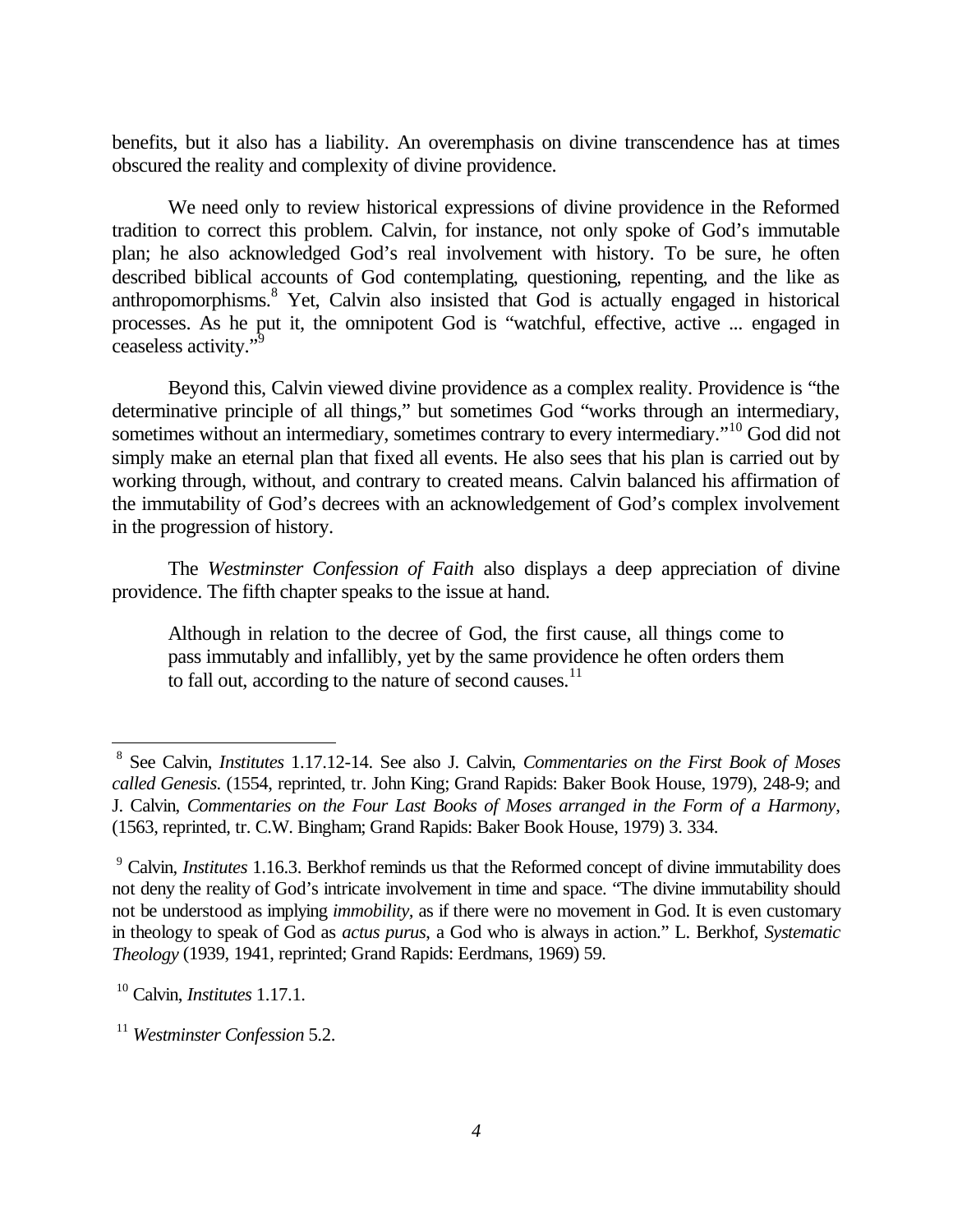This passage acknowledges that all events are fixed by eternal decrees, but secondary causes play a vital role in the providential outworking of those decrees.

How do secondary causes interact? The *Confession* affirms that they work together "either necessarily (*necessario*), freely (*libere*), or contingently (*contingenter*)."12 It is important for our purposes to point out that *contingencies* are acknowledged as historical realities. The Westminster assembly did not view the universe as a gigantic machine in which each event mechanically necessitated the next. On the contrary, in the providence of God, events take place freely and contingently as well.

In this sense, belief in God's immutability does not negate the importance of historical contingencies, especially human choice. Under the sovereign control of God, the choices people make determine the directions history will take.<sup>13</sup> If we make one choice, certain results will occur. If we choose another course, other events will follow. To be sure, God is "free to work without, above, and against [second causes] at his pleasure," but "in his ordinary providence, [he] maketh use of means."14 That is to say, human choice is one of the ordinary ways in which God works out his immutable decrees. In accordance with his allencompassing fixed plan, God often waits to see what his human subjects will do and directs the future on the basis of what *they* decide.

Divine providence provides a perspective that complements divine immutability. Old Testament prophets revealed the word of the unchanging Yahweh, but prophets spoke for God in space and time, not before the foundations of the world. By definition, therefore, they did not utter immutable *decrees*, but providential *declarations*. For this reason, we should not be surprised to find that intervening historical contingencies, especially human reactions, had significant effects on the way predictions were realized. In fact, we will see that Yahweh often spoke through his prophets, watched the reactions of people, and then determined how to carry through with his declarations.

 $\overline{\phantom{0}}$ 

<sup>12</sup> *Westminster Confession* 5.2.

 $13$  As Berkouwer put it, "God's rule is executed and manifested in and through human activity. There are not two powers...each limiting the other. Yet we see men performing extraordinarily important roles in sacred history." G.C. Berkouwer, *The Providence of God* (Grand Rapids: Eerdmans, 1952) 100.

<sup>14</sup> *Westminster Confession* 5.3.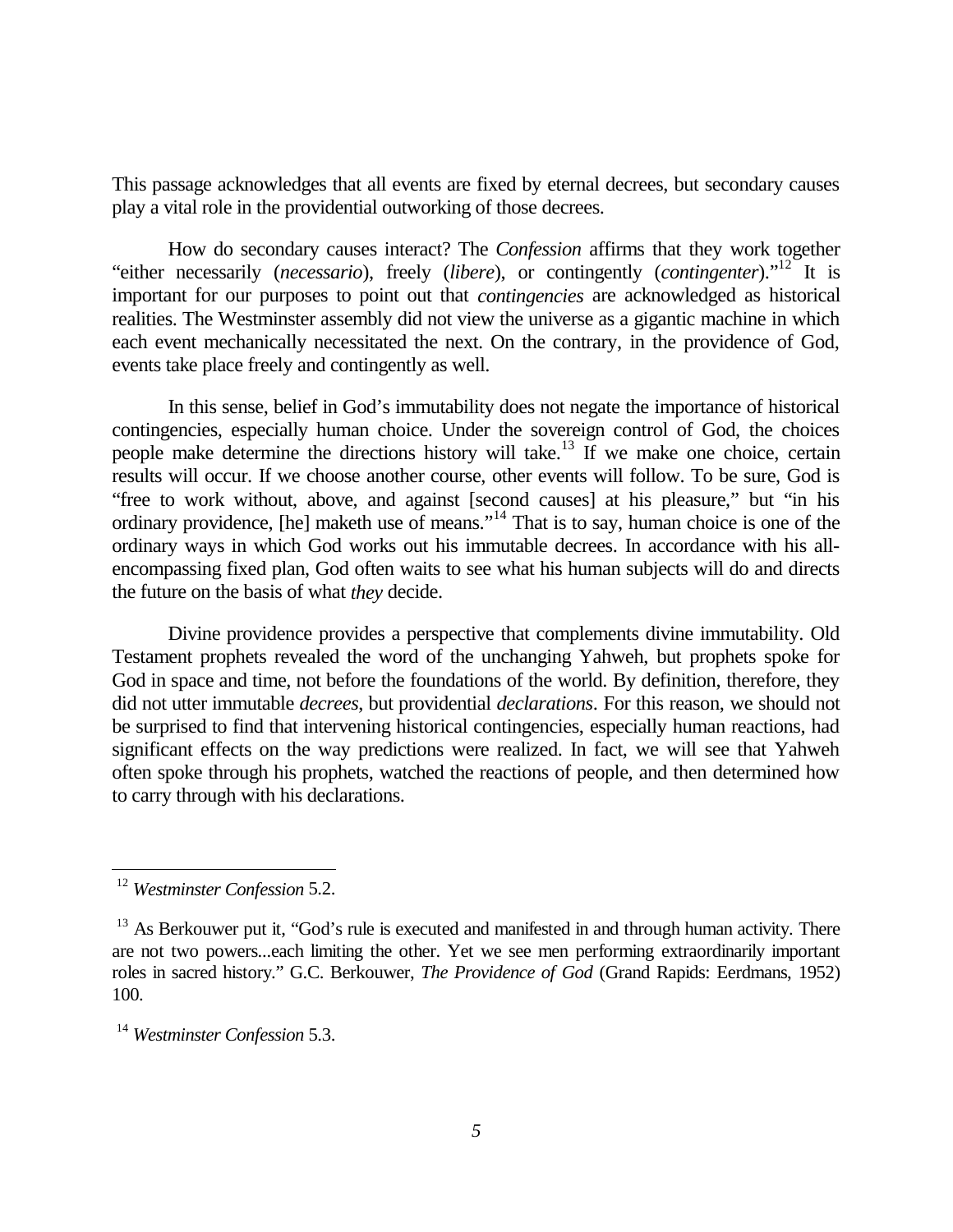#### *Historical Contingencies and Predictions*

÷,

Most interpreters have recognized that intervening historical contingencies play some role in the prediction-fulfillment dynamic of Old Testament prophecy. Yet, opinions vary widely on how this function should be construed. One end of the spectrum tends to restrict the significance of contingencies to a small class of predictions.<sup>15</sup> The other end of the spectrum gives a more central role to human choice and divine freedom.<sup>16</sup>

One source of confusion in the discussions of these matters has been a failure to distinguish among different kinds of prophetic predictions. By and large, analyses have focused on the content of prophecies as determinative of the role of historical contingencies. We will try to bring some clarity to the discussion by distinguishing several formal features of Old Testament predictions. We will speak of three kinds of predictions: 1) predictions qualified by conditions, 2) predictions qualified by assurances, and 3) predictions without qualifications. How did historical contingencies relate to each type of prediction?

First, a survey of Old Testament prophecies uncovers a number of passages in which prophets offered *predictions qualified by conditions*. They explicitly made fulfillments dependent on the responses of those who listened. This qualification was communicated in many ways, but we will limit ourselves to a sampling of passages with the surface grammar of conditional sentences.<sup>17</sup>

<sup>&</sup>lt;sup>15</sup> For example, Hengstenberg argued, "Viewing prophecies as conditional predictions nullifies them." Cited by P. Fairbairn, *The Interpretation of Prophecy* (2nd ed 1865, reprinted; London: Banner of Truth, 1964) 61. Similarly, J.B. Payne admits to some exceptions, but insists, "Whether achieved by intent...or by the most extraordinary coincidences...every inspired prophecy does come to pass" (*Encyclopedia of Biblical Prophecy* [New York: Harper and Row, 1973] 59). See also, C. von Orelli, *The Old Testament Prophecy of the Consummation of God's Kingdom* (Edinburgh: T & T Clark, 1889) 50. L. Berkhof, *Principles of Biblical Interpretation* (1950, reprinted; Grand Rapids: Baker Book House, 1973) 148-154.

<sup>&</sup>lt;sup>16</sup> For instance, Olhausen urged, "None of the divine predictions are bare historical proclamations of what is to take place." Cited by Fairbairn, *Prophecy* 60. Similarly, W. Klein, C. Blomberg, and R. Hubbard provide a concise representation of this position. They say, "Except for specific unconditional prophecies...announced prophecy does not bind God to bring about fulfillment. God sovereignly reserves the right to fulfill or not fulfill it depending upon his own purposes and his expectations of his people" (*Introduction to Biblical Interpretation* [Dallas: Word, 1993] 306). See also W. A. VanGemeren, *Interpreting the Prophetic Word* (Grand Rapids: Zondervan, 1990) 58, 60, 301.

 $17$  Lambdin reminds us that "conditional sentences in Hebrew may be virtually unmarked" (T. Lambdin, *Introduction to Biblical Hebrew* [New York: Scribner's Sons, 1971] 276). See the standard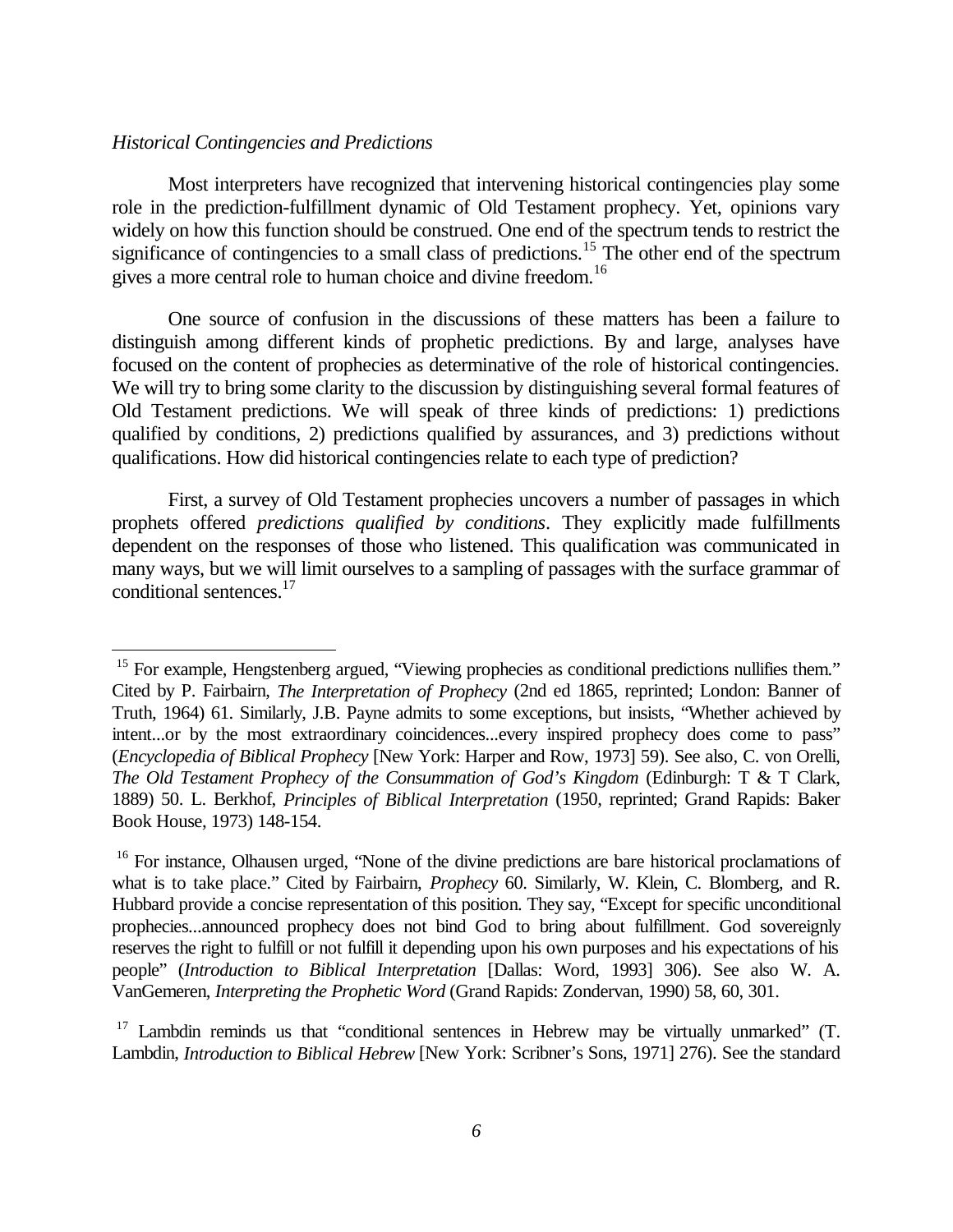Some conditional prophecies were bi-polar. They declared two directions listeners may have taken, one leading to curse and the other leading to blessing. For instance, in Isaiah 1:19-20 we read,

If you are ready and obey, you will eat the best produce of the land; but if you resist and rebel, you will be eaten by the sword.<sup>18</sup> For the mouth of Yahweh has spoken.

Isaiah made two options explicit. Obedience would lead to eating the best of the promised land; disobedience would lead to being devoured by an enemy's sword.

In a similar fashion, Jeremiah approached Zedekiah with two choices for the house of David:

For if you thoroughly carry out these commands, then Davidic kings who sit on his throne will come through the gates of this palace, riding in chariots and on horses, each one accompanied by his officials<sup>19</sup> and his army.<sup>20</sup> But if you do not obey these commands, declares Yahweh, I swear by myself that this palace will fall into ruin (Jer 22:4-5).

The future of Judah's nobility depended on human actions. Great victory and blessings were in store for obedient kings, but rebellious kings would bring ruin to the palace. The prophetic prediction was explicitly qualified in both ways.

These passages introduce an important consideration. When prophets spoke about things to come, they did not necessarily refer to what the future *would* be. At times, they proclaimed only what *might* be. Prophets were "attempting to create certain responses in the community"21 by making their predictions explicitly conditional. They spoke of *potential*, not÷,

descriptions of conditional sentences in *Gesenius' Hebrew Grammar* (ed. E. Kautzsch, tr. A.E. Cowlley; Clarendon: Oxford, 1910) 106p, 107x, 108e, 109h, 110f, 159, and P.P. Joüon *Grammaire de l'h*-*breu biblique* (1923, reprinted; Rome: Institut Biblique Pontifical, 1965) 167.

<sup>18</sup> Emending MT *wmrytmh rb t'klw -> wmrytm mhrb t'klw* assuming haplography and maintaining Pu'al vocalization. 1QIsa<sup>a</sup> corrects to *bhrb* (cf Pesh. and TgIsa).

<sup>19</sup> Reading *w bdyw* ( $k^e$ *tib*).

<sup>20</sup> MT reads singular *hw' w'bdw w'mw*. G levels to the plural  $(\delta \sin \alpha \vec{\alpha}) \delta \in \mathcal{L}$ ,  $\kappa \phi \alpha \delta \in \mathcal{L}$ u½-7. I have rendered *hw'* "each one" to reflect the preferred singularity (*lectio difficilior*).

<sup>21</sup> Carroll, *When Prophecy Failed* 33.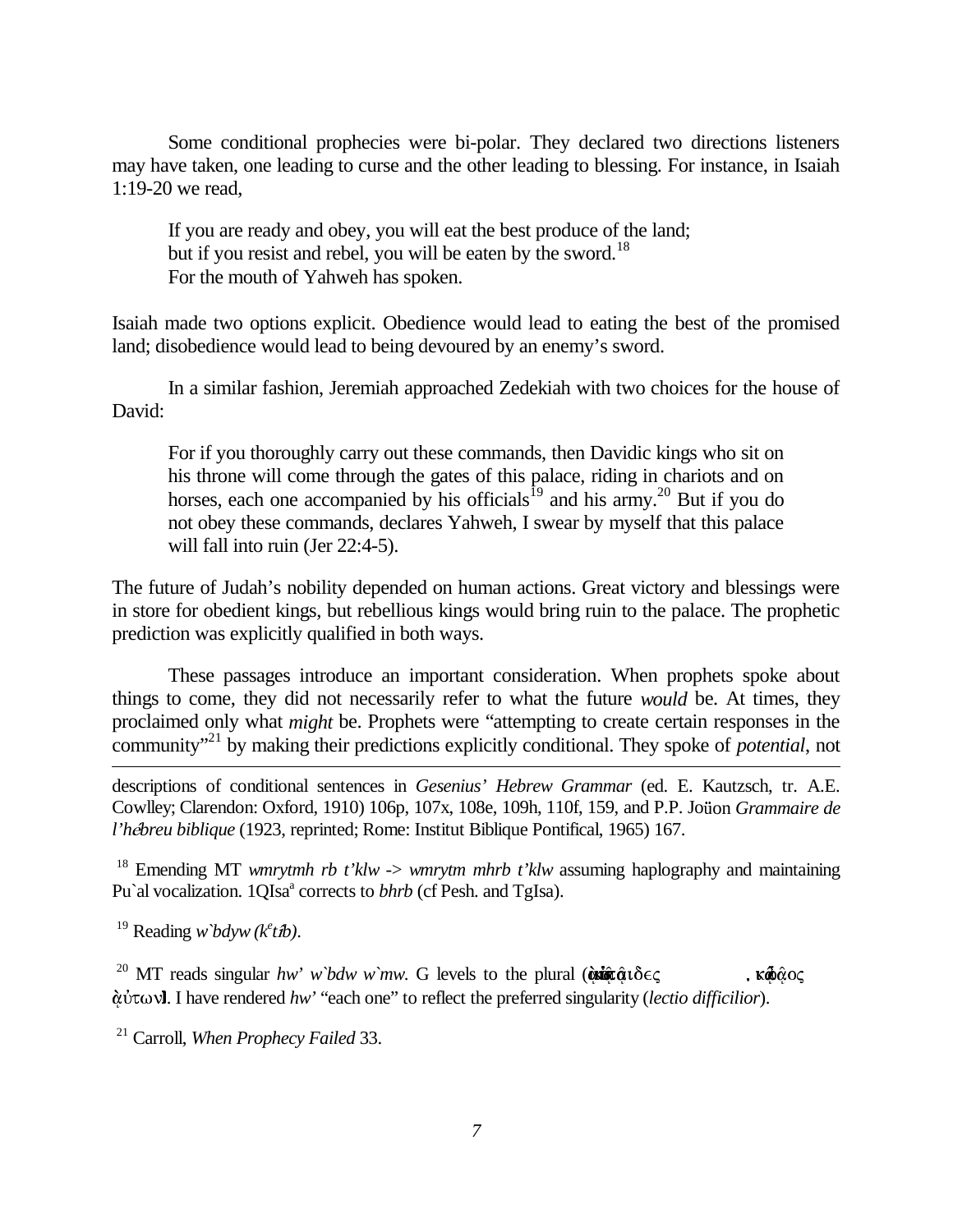*necessary* future events. Thus, their predictions *warned* of judgment and *offered* blessings in order to motivate listeners to participate in determining their own future. As we will see, this feature of Old Testament prophecy is central to understanding the prediction-fulfillment dynamic.

Conditional predictions also appear as uni-polar. In these cases, the prophets spoke explicitly of one set of choices and results, and only implied other possibilities. Sometimes they focused on a negative future. For instance, Isaiah warned Ahaz,

If you are not faithful, then you will not stand at all. (Isa 7:9)

÷

Isaiah told Ahaz that he faced doom, if he did not respond with faith in Yahweh. He did not mention any other options in the oracle.

Other times, prophets pointed to a positive future. In his famous temple sermon, Jeremiah announced,

If you dramatically improve your ways and your actions and actually show justice to each other, if you do not oppress the alien, the fatherless or the widow, and do not shed<sup>22</sup> innocent blood in this place, and if you do not follow other gods to your own harm, then I will let you live in this place, the land I gave your forefathers forever and ever (Jer 7:5-7).

The prophet told the people of Judah that their continuance in the land of promise was dependent on their obedience. He did not spell out other contingencies.

Uni-polar conditional predictions point to another important feature of Old Testament prophecy. Prophets did not always speak explicitly of all possible conditions related to their predictions. The context of Isaiah's uni-polar word to Ahaz (Isa 7:9) implied that the king would be blessed if he relied on Yahweh (Isa 7:3-9). Jeremiah's words concerning the temple (Jer 7:5-7) warned of exile for disobedience (Jer 7:8-15). Yet, the explicit conditions mentioned in the oracles themselves only focused on one side of each situation. We should not be surprised, therefore, to find that in other circumstances Old Testament prophets did not state all conditions applying to their predictions. In fact, we will see that considering unexpressed conditions is vital to a proper interpretation of prophecy.

<sup>&</sup>lt;sup>22</sup> MT *'l tšpkw* is a prohibition ("and you shall not shed"). I have emended to *l' tšpkw* assuming metathesis.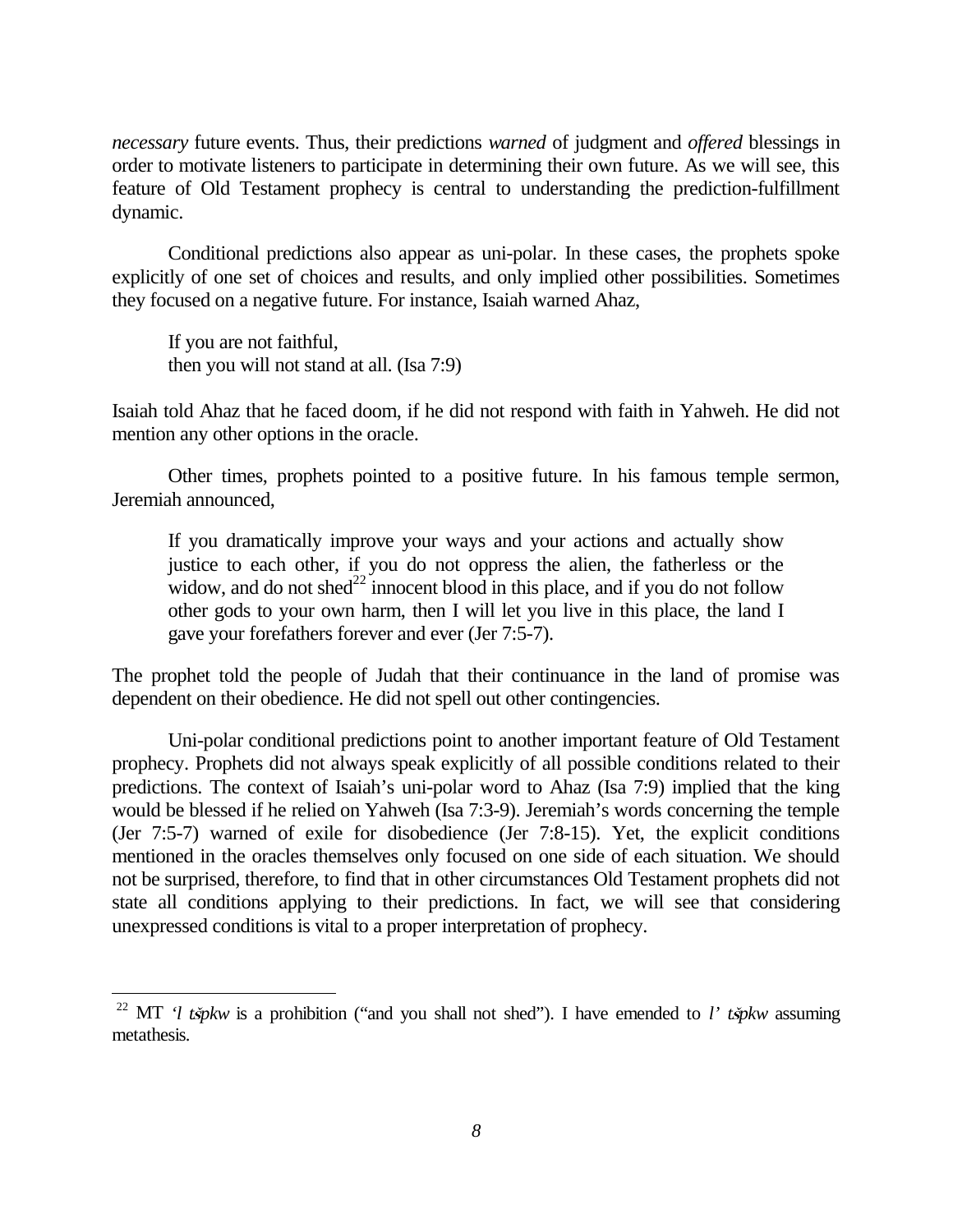We now turn to the other end of the spectrum where prophets offered *predictions qualified by assurances*. Guarantees of different sorts accompanied prophetic oracles. We will mention three categories.

First, on three occasions in the book of Jeremiah, the prophet opposed those who hoped for Jerusalem's deliverance from Babylonian dominion by revealing that Yahweh forbade intercession for the city. For instance, God declared that exile was coming for the residents of Jerusalem (Jer 7:15), but he quickly added, "Do not pray on behalf of this people nor lift up any plea or petition for them; do not plead with me, for I will not listen to you" (Jer 7:16).

In Jeremiah 11:11a, Yahweh announced an inescapable doom of judgment for Jerusalem. To confirm this prediction, the oracle continued, "And they may cry to me, but I will not listen to them" (Jer 11:11b). To make matters even more certain, God instructed Jeremiah once again, "Not even you (*w'th*) should pray for this people" (Jer 11:14).

Similarly, Yahweh announced the sentence of exile in Jeremiah 14:10 and turned to the prophet for a third time, "Do not pray for any good thing for this people" (Jer 14:11). In addition, Yahweh insisted that he would not pay attention to their fasting, nor their burnt and grain offerings; he would undoubtedly destroy them (Jer 14:12). Later in the same context, Yahweh revealed his utter determination to judge by saying he would not relent, "even if Moses and Samuel were to stand before me" (Jer 15:1).

A second type of assurance amounts to denials that Yahweh's intentions will be reversed. For the most part, these passages assert that Yahweh will not "turn back" (*šwb*) or "repent" (*nhm*).

For example, the well-known oracles of judgment in the opening chapters of Amos repeat the same formula at the beginning of each proclamation.

For three sins of [name of country], even for four, I will not turn back (Amos 1:3,6,9,13; 2:1,4,6).

÷

The words "I will not turn back" (*'šybnw*) expressed Yahweh's determination to carry through with the sentences of each oracle. "Turn back" (*šwb*) appears frequently in the Old Testament with God as subject to denote a change of divine disposition toward a course of action.<sup>23</sup> To the delight of his Israelite audience, Amos announced that Yahweh was not simply

<sup>&</sup>lt;sup>23</sup> Deut 30:3; 2 Ch 12:12; 30:8; Job 42:10; Jer 4:28; 12:15; 16:15; 23:3; 24:6; 27:22; 29:14; 32:37; 33:11,26; Hos 2:9; 14:4; Joel 2:14; 3:7; Zeph 3:20; Zech 1:3.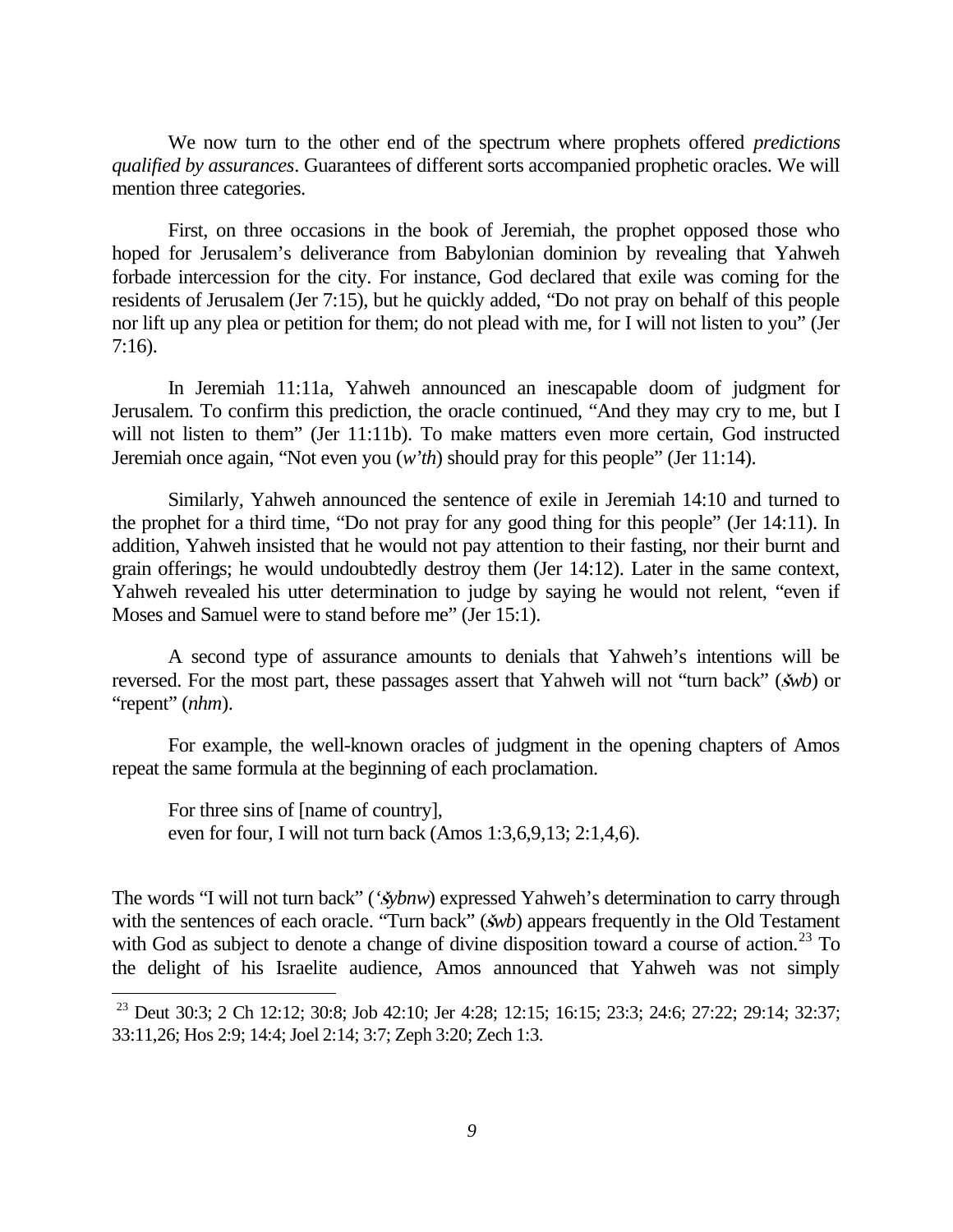threatening the foreign nations. Yet, Amos also used the same expression to make it plain that God would not reverse himself regarding their judgment either (Amos 2:4,6).

Similar assurances occur in the books of Isaiah, Jeremiah and Ezekiel. Isaiah confirms the promise of Yahweh's victory over all nations as "a word that will not be revoked (*wl' yšwb*)" (Isa 45:23). Jeremiah assured his listeners that Jerusalem's destruction was sure by adding, "Yahweh's anger will not turn back (*l' yšwb*) (Jer 23:20, see parallel in 30:24). In Jeremiah 4:28 Yahweh offers an additional assurance: "I will not relent (*wl' nhmty*) and I will not turn back from it (*wl'* '*šwb mmnh*)." Along these same lines, Ezekiel reported Yahweh's word, "And I will not relent (*wl' 'nhm*<sup>24</sup>)" (Ezk 24:14) to assure of Jerusalem's coming devastation.

A third type of confirmation appears when Yahweh takes solemn oaths. Divine oaths appear in the prophets in the third and first persons. Frequently, the typical verbal expressions  $n\phi'/n\phi'$  *n* appear. Amos declared that the northern kingdom's destruction was confirmed by oath (Amos 4:2; 6:8; 8:7). Isaiah and Jeremiah announced that Yahweh had sworn to destroy Israel's enemies (Isa 14:24; Jer 49:13; 51:14). Jeremiah insisted that the majority of Jews exiled to Egypt would die there (Jer 44:26). Twice, Isaiah confirmed Israel's future restoration by divine oath (Isa 54:9; 62:8).

Divine oaths also appear in the form "As Yahweh lives ..." (h*y yhwh*) and "As I live ..." (h*y 'ny*). Ezekiel confirmed Jerusalem's destruction with this formula (Ezk 5:11; 14:16,18,20; 20:3,31,33; 33:27). The destruction of other nations was assured by divine oath (Ezk 35:6,11; Zeph 2:9). Judgments against certain individuals took this form in Jeremiah and Ezekiel (Jer 22:24; 44:26; Ezk 17:16,19; 34:8). Finally, Isaiah and Ezekiel confirmed the restoration of Jerusalem by reporting Yahweh's oath (Isa 49:18; Ezk 20:33). <sup>25</sup>

Predictions qualified by assurances reveal two important features of Old Testament prophecy. On the one hand, these passages make it plain that some predicted events were inevitable. With reference to these declarations, Yahweh would not listen to prayers, turn back, relent, or violate his oaths. Nevertheless, we must remember that these kinds of predictions are few in number and usually not very specific in their descriptions of the future. They assure *that* some events will take place, but they do not guarantee *how, to what extent,* when, or a host of other details. As we will see, these details are subject to historical contingencies.

÷

 $24$  Following MT. Some G manuscripts omit this clause by haplography.

<sup>25</sup> Jeremiah 22:5 combines divine oath with conditionality.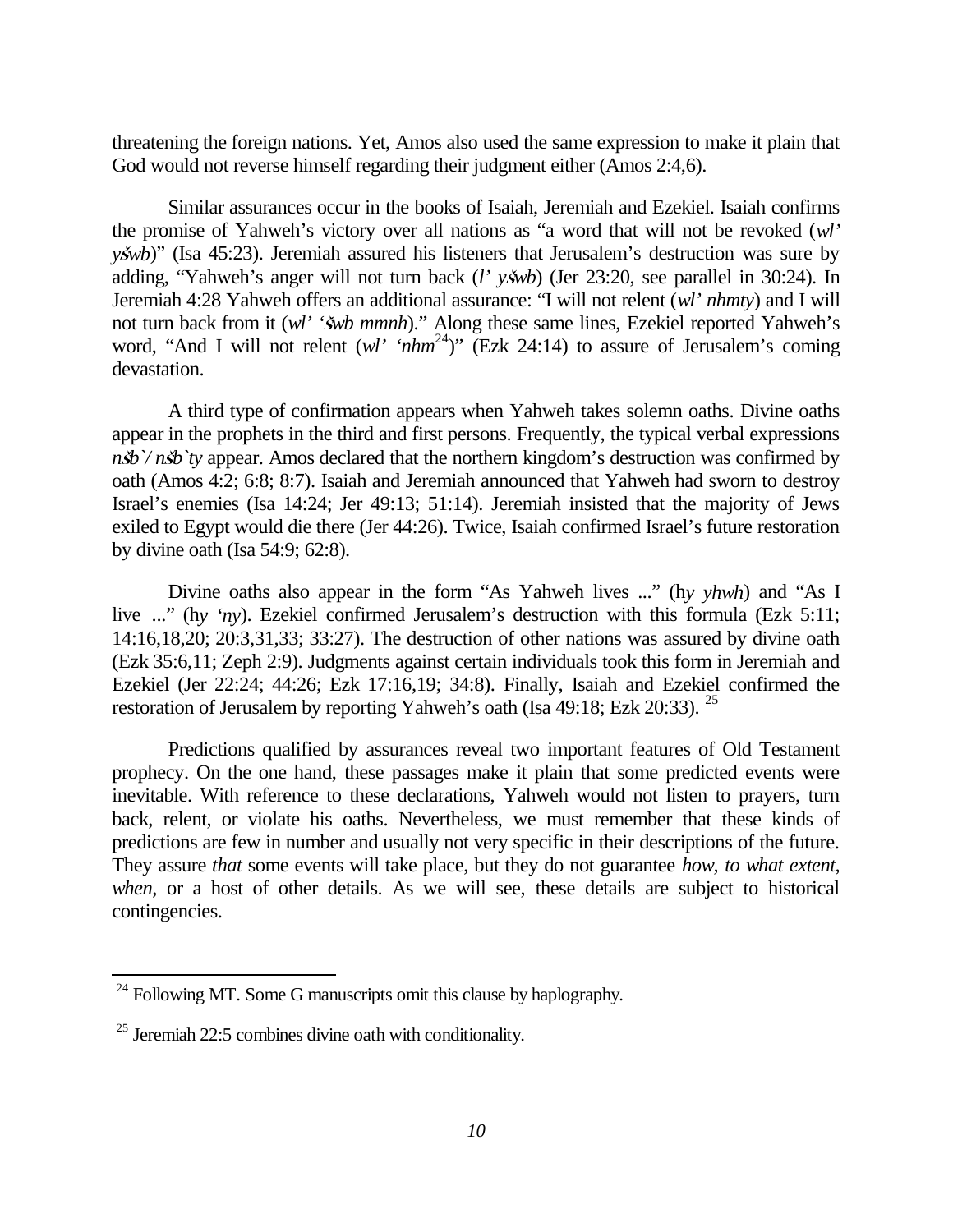On the other hand, this class of prophecies also indicates that not all predictions shared this heightened certainty. Yahweh forbade prayers in response to some oracles precisely because prayer usually had the potential of effecting outcomes (Jer 26:19; Jonah 3:10; Amos 7:1-9). Similarly, Yahweh declared that he would not "turn back" or "relent" from some courses of action because he normally left those options open (Joel 2:14; Amos 7:3,6; Jon 3:9). Finally, at times Yahweh took an oath to add weight to a prediction precisely because not all predictions had this solemn status.<sup>26</sup>

As we have seen, a number of passages contain explicit conditions and assurances. Now we will give attention to a third category of passages: *predictions without qualifications.* These materials contain neither expressed conditions nor assurances.

From the outset, we may say without hesitation that intervening historical contingencies had some bearing on this class of predictions. The Old Testament abounds with examples of unqualified predictions of events that did not take place. For instance, Jonah announced, "Forty more days and Nineveh will be overturned" (Jonah 3:4), but God spared the city (Jonah 3:10). Shemiah told Rehoboam, "You have abandoned me; so, I now abandon you to Shishak" (2 Chr 12:5), but the attack was mollified (2 Chr 12:7-8). Huldah declared to Josiah, "I am bringing disaster on this place and its inhabitants" (2 Kgs 22:16), but the punishment for Jerusalem was later postponed (2 Kgs 22:18-20). Micah said to Hezekiah, "Zion will be plowed like a field" by Sennacherib (Mic 3:12; cf. Jer 26:18), but the invasion fell short of conquering the city (2 Kgs 19:20-35). In each of the examples, the predicted future did not take place. What caused these turns of events? Each text explicitly sights human responses as the grounds for the deviations. The people of Nineveh (Jon 3:6), the leaders of Judah (2 Chr 12:6), Josiah (2 Kgs 22:17) and Hezekiah (Jer 26:19) repented or prayed upon hearing the prophetic word.

These passages indicate that the fulfillment of at least some unqualified predictions were subject to the contingency of human response. Conditions did not have to be stated explicitly to be operative. As Calvin put it,

Even though [the prophets] make a simple affirmation, it is to be understood from the outcome that these nonetheless contain a tacit condition.<sup>27</sup>

 $\overline{\phantom{0}}$ 

<sup>&</sup>lt;sup>26</sup> Fairbairn argued that divine oaths connected to predictions were "a difference only in mode and one adopted in accommodation to human infirmity, not of itself indicative of any inherent peculiarity in the matter of the predictions." (*Prophecy* 502). I contend, however, that qualifying a prediction by divine oath raises the prophecy to the level of covenantal certainty. See the discussion on covenantal oaths below.

<sup>&</sup>lt;sup>27</sup> Calvin, *Institutes* 1.17.14. As Aune observes, implicit conditions also attached to Agabus' prophecy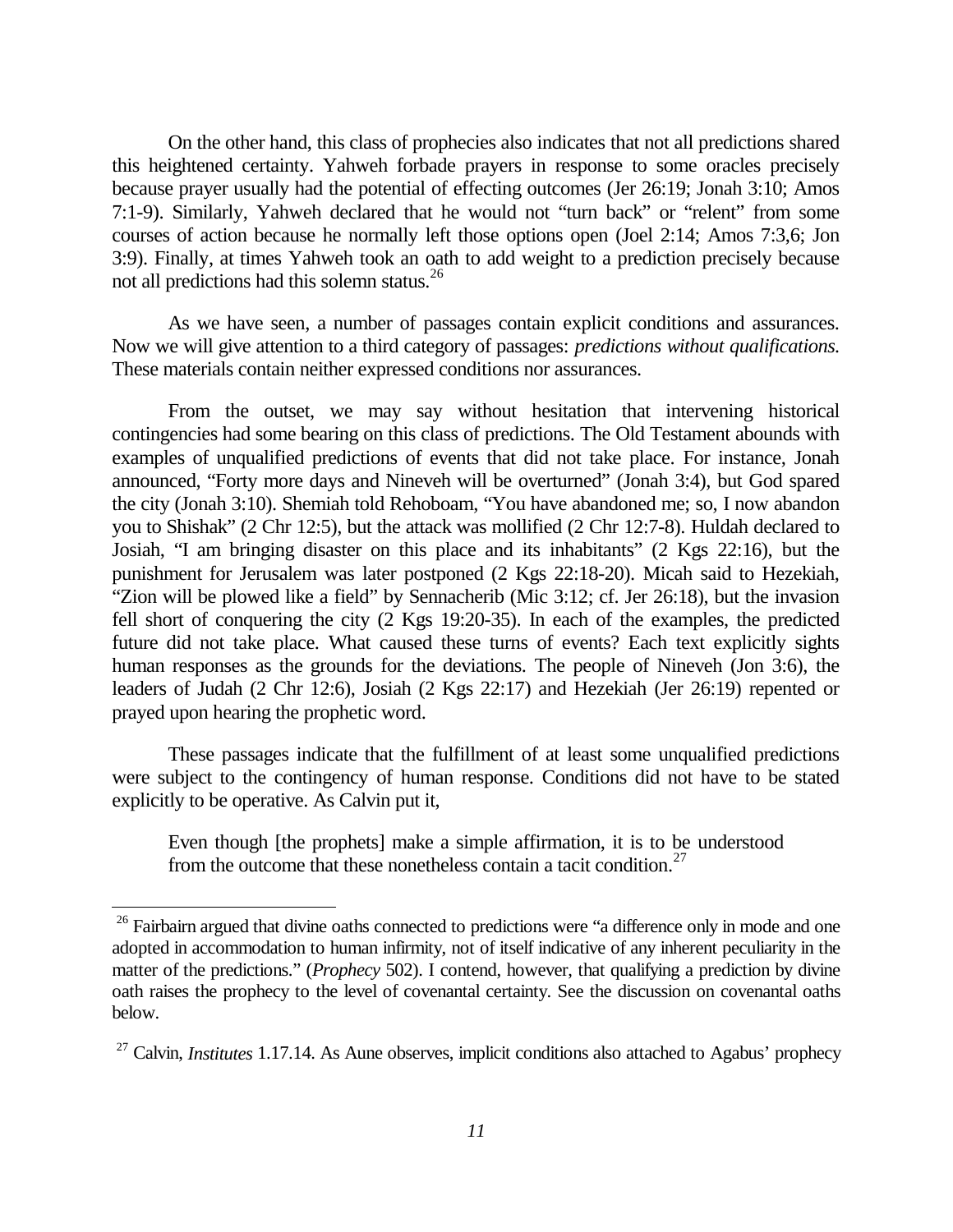These observations raise an important question. How should we relate the presence of tacit conditions to the well-known Mosaic criterion of false prophets in Deuteronomy 18:22?

If what a prophet proclaims in the name of Yahweh does not occur<sup>28</sup> or come about, that is a message Yahweh has not spoken. The prophet has spoken presumptuously.

At first glance, this passage appears to present a straightforward test. Failed predictions mark false prophets.<sup>29</sup> As parsimonious as this interpretation may be, it does not account for the many predictions from canonical (and thus true) prophets that were not realized.

Interpreters have taken different approaches to this difficulty. Many critical scholars treat Deuteronomy 18:22 as a uniquely deuteronomistic perspective that is contradicted by other biblical traditions.<sup>30</sup> Evangelicals usually argue that Moses' test should be taken as the general rule to which there are a few exceptions.<sup>31</sup>

An alternative outlook would be to assume that Moses and his audience realized that unqualified predictions had implied conditions. If this dynamic was well-known, then he did not have to repeat it explicitly when he offered his criterion in Deuteronomy 18:22. In this

about Paul's imprisonment in Jerusalem (Acts 21:11) (D.E. Aune, *Prophecy in Early Christianity and the Ancient Mediterranean World* [Grand Rapid: Eerdmans, 1983] 337.) The prophecy caused Paul's companions to urge him to stay away from Jerusalem (Acts 21:12). Instead of resignation to a predetermined future, the prophecy produced attempts to avoid the potential danger. Aune also suggests that participial constructions in New Testament prophecies should be rendered as conditional clauses (Aune, *Prophecy* 337).

28 Emending MT *wl'* --> *l'* (*lectio brevior*) following the Samaritan Pentateuch.

÷,

 $^{29}$  Hengstenberg urged that any exception to this straightforward reading of Deut 18:22 would render the criterion "of no value, since recourse might always be had to the excuse, that the case had been altered by the not fulfilling of the condition." Cited by Fairbairn, *Prophecy* 61. See also S.R. Driver, *Deuteronomy* (1895, reprinted; Edinburgh: T & T Clark, 1973) 230. C.F. Keil and F. Delitzsch, *The Pentateuch* (3 vols; tr. J. Martin; Grand Rapids: Eerdmans, 1949) 3.397. A.D.H. Mayes, *Deuteronomy* (Grand Rapids: Eerdmans, 1979) 283. G. von Rad, *Deuteronomy* (Philadelphia: Westminster, 1966) 125.

30 J. Blenkinsopp, *A History of Prophecy in Israel* (Philadelphia: Westminster, 1983) 46.

31 See P. Craigie, *The Book of Deuteronomy* (Grand Rapids: Eerdmans, 1976) 263. J.B. Payne, *Encyclopedia of Biblical Prophecy* 59. J. Ridderbos, *Deuteronomy* (Grand Rapids: Zondervan, 1984) 208-209.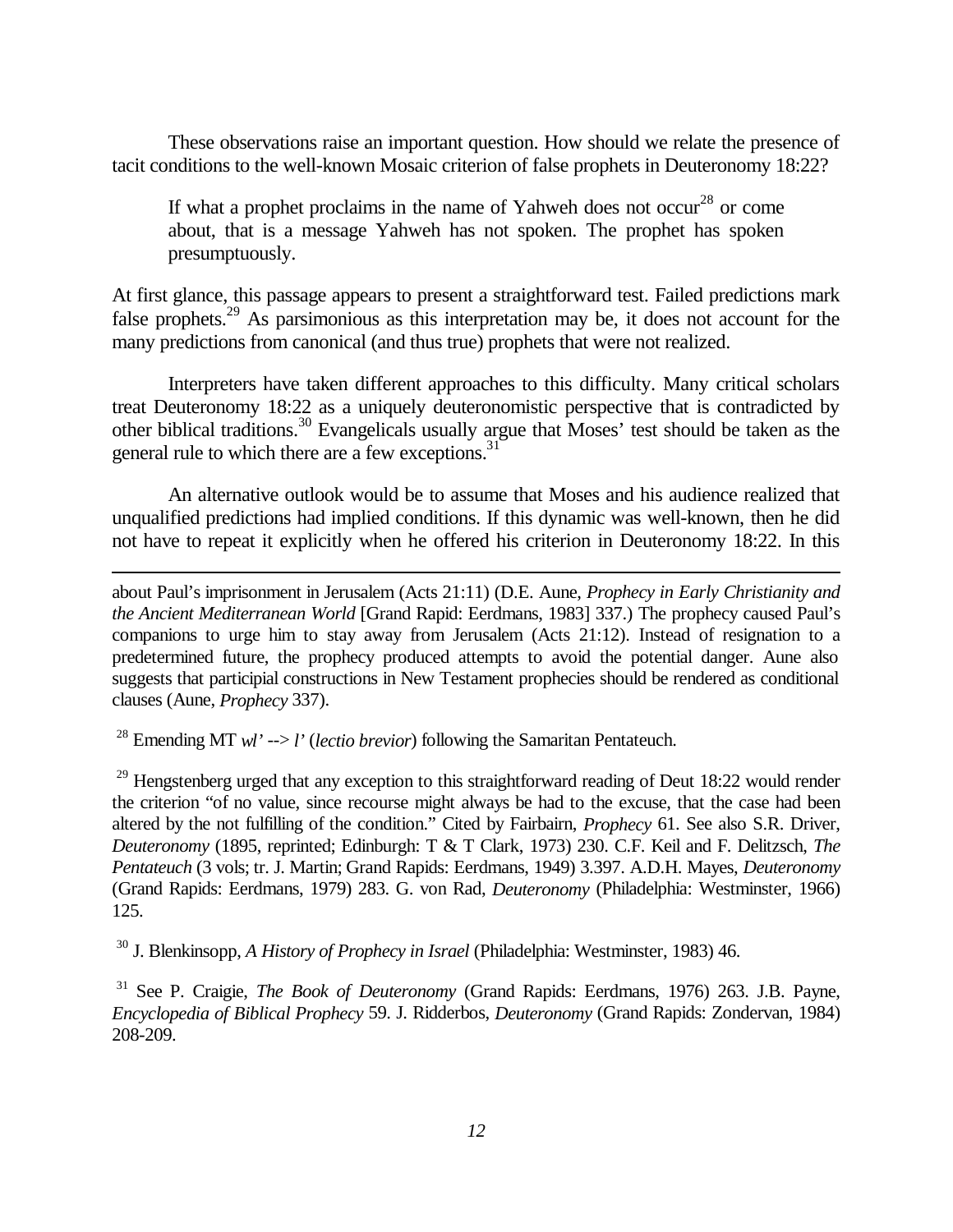view, Moses' test instructed Israel to expect a prediction from a true prophet to come about, *unless* significant intervening contingencies interrupted.

This understanding of the Mosaic criterion may explain why so many passages highlight the historical contingencies that interrupted many fulfillments. Old Testament writers accounted for the Mosaic test of false prophets by pointing out why the predictions of true prophets sometimes did not come true. For example, the writer of Jonah explains how the king of Nineveh ordered fasting and mourning by "every person (*h'dm*) and by every beast (*whbhmh*), herd (*hbqr*), and flock (*whs'n*)" (Jon 3:7). The Chronicler used one of his most poignant theological terms (*kn`*) when he said that Rehoboam and the leaders of Judah "humbled themselves" (2 Chr 12:6).<sup>32</sup> The writer of Kings described Josiah's ritual tearing of his robe (2 Kgs 22:11). The specificity of these passages suggests that so long as Israelites could point to significant intervening contingencies, they had no trouble accepting interrupted predictions as originating with Yahweh.

While it seems indisputable that historical contingencies effected unqualified predictions, evangelicals have differed over the breadth of their influence. Did tacit conditions apply only to a small class of unqualified predictions? Or did conditions attach to all of these prophecies?

An answer to this question appears in the eighteenth chapter of Jeremiah, the prophet's experience at the potter's house. This passage stood against the backdrop of false views concerning the inviolability of Jerusalem. Many Jerusalemites opposed Jeremiah because they believed divine protection for Jerusalem was entirely unconditional (e.g. Jer 7:4). Jeremiah 18:1-12 amounted to a rebuttal of this false security. It stated that *all* unqualified predictions, even those concerning Jerusalem, operated with implied conditions.

This chapter opens with the prophet visiting a potter's house and experiencing a symbolic event. A potter worked with ruined clay, and he reshaped it into another form (Jer 18:1-4). Immediately, Yahweh revealed the significance of this event to the prophet. The house of Israel is like clay in the hands of Yahweh, the Potter; he may do with her as he pleases (Jer 18:5-6). Yahweh elaborated further on the analogy in the following verses:  $33$ 

L,

<sup>32</sup> For a helpful discussion of this term in Chronicles, see R. Dillard, *2 Chronicles* (*WBC* 15; Waco: Word, 1987) 77.

<sup>&</sup>lt;sup>33</sup> A number of interpreters view these verses as a deuteronomistic addition. See for instance S. Herrmann, *Die prophetische Heilserwartung im Alten Testament* (BWANT 5; Stuttgart: Kohlhammer, 1965) 162-65. McDavies goes so far as to find several layers of interpretation in these verses (P. R. McDavies, "Potter, Prophet and People: Jeremiah 18 as Parable" *HAR* 11 [1987] 26). McDavies' argument is not convincing. The basic correspondences of the analogy (Potter/Yahweh - pot/Israel) are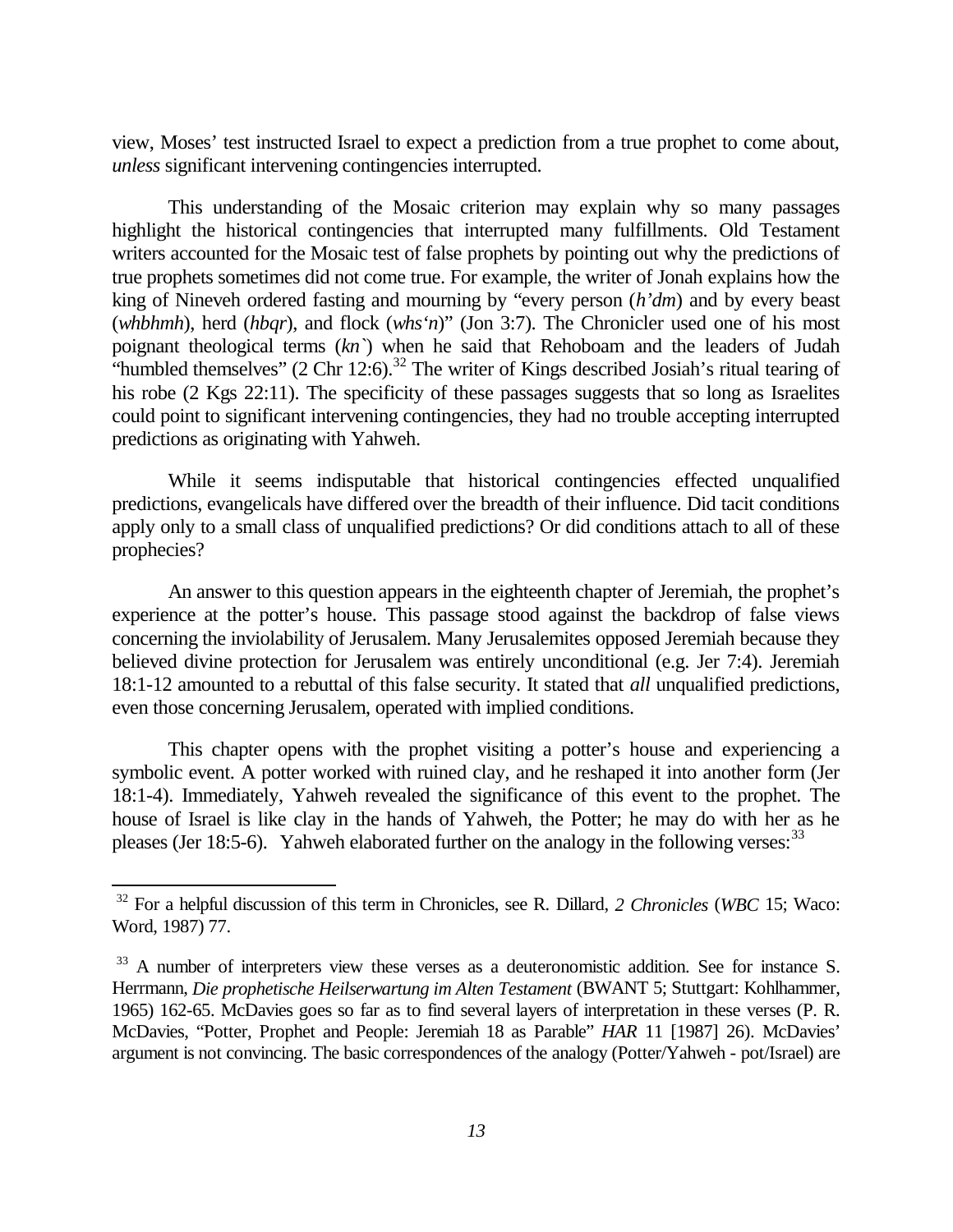If at some time I say regarding any nation or kingdom that I will uproot, tear down, or destroy, and if that nation about which I spoke<sup>34</sup> repents of its evil, then I may relent<sup>35</sup> from the evil I planned to do to it. And if at some other time I say regarding any nation or kingdom that I will build it up and plant it, and if it does evil in my eyes, not listening to my voice, then I may relent from the good thing which I said I would do for it. (Jer 18:7-10)

Several elements in this passage point to its categorical nature. First, each sentence begins with an emphatically general temporal reference. The expressions "at some time" (*rg`*), "and at some other time" (*wrg*) emphasize that Yahweh's words apply to every situation.<sup>3</sup> No particular circumstances limit the protases. Second, the anarthrous expression "any nation or kingdom" (*`l gwy w`l mmlkh*) also points to the categorical nature of the policy. Yahweh's responsiveness applies to *all* nations. Third, these verses describe the two major types of prophetic prediction: judgment (Jer 18:7-8) and salvation (Jer 18:9-10). In terms of form critical analysis, all prophetic oracles gravitate in one or both of these directions. Referring to

maintained throughout the passage. For strong arguments in favor of original unity see H. Weippert, *Die Prosareden des Jeremiabuches* (BZAW 132; Berlin: de Gruyter, 1973) 48-62, 191-209.

 $34$  Following MT. G suffers from haplography  $mr$  *tw ' s dbrty 'lyw wn' mty ->mr'tw wn' mty.* 

÷,

<sup>35</sup> The syntax of apodoses is not thoroughly discussed in the standard grammars. Apodoses are frequently jussive, imperative, and simple future. Occasionally, modality is in view. I have rendered the apodoses of Jer 18:8,10 modally ("I may relent" [*wnhmty*]) to resolve a problem that has preoccupied interpreters. As Fretheim says, the passage "seems to bind God to the world and to human activity in ways that compromise [his] sovereignty" (T.E. Fretheim, "The Repentance of God: a study of Jeremiah 18:7-10" *HAR* 11 (1987) 82. In my rendering, repentance and disobedience only have the *potential* of causing Yahweh to relent. As my discussion of Jonah 3 and Joel 2 below indicates, no guarantees are given. The perfective apodosis of Lev 27:27 ("he may redeem" [*wpdh*]) is certainly modal. Lev 27:28 presents an alternative course of action. Beyond this, the immediate context of Jer 18:4 supports this view. The potter is not obligated to reshape the clay. The clay will be handled "as it seems right to do in the eyes of the potter." The sovereignty of the potter is maintained.

<sup>36</sup> This construction (*rg* `... wrg `) occurs only once in the Hebrew Bible. Holladay renders them "suddenly" as modifiers of the apodoses (W. L. Holladay *A Commentary on the Book of the Prophet Jeremiah Chapters 1-25* [Hermeneia; Philadelphia: Fortress, 1986] 517). It seems simpler, however, simply to translate the adverbs "at one time" or "at some time" following TgJer (*zmn...wzmn*) (cf. Isa 26:20; 54:7,8; Ezr 9:8).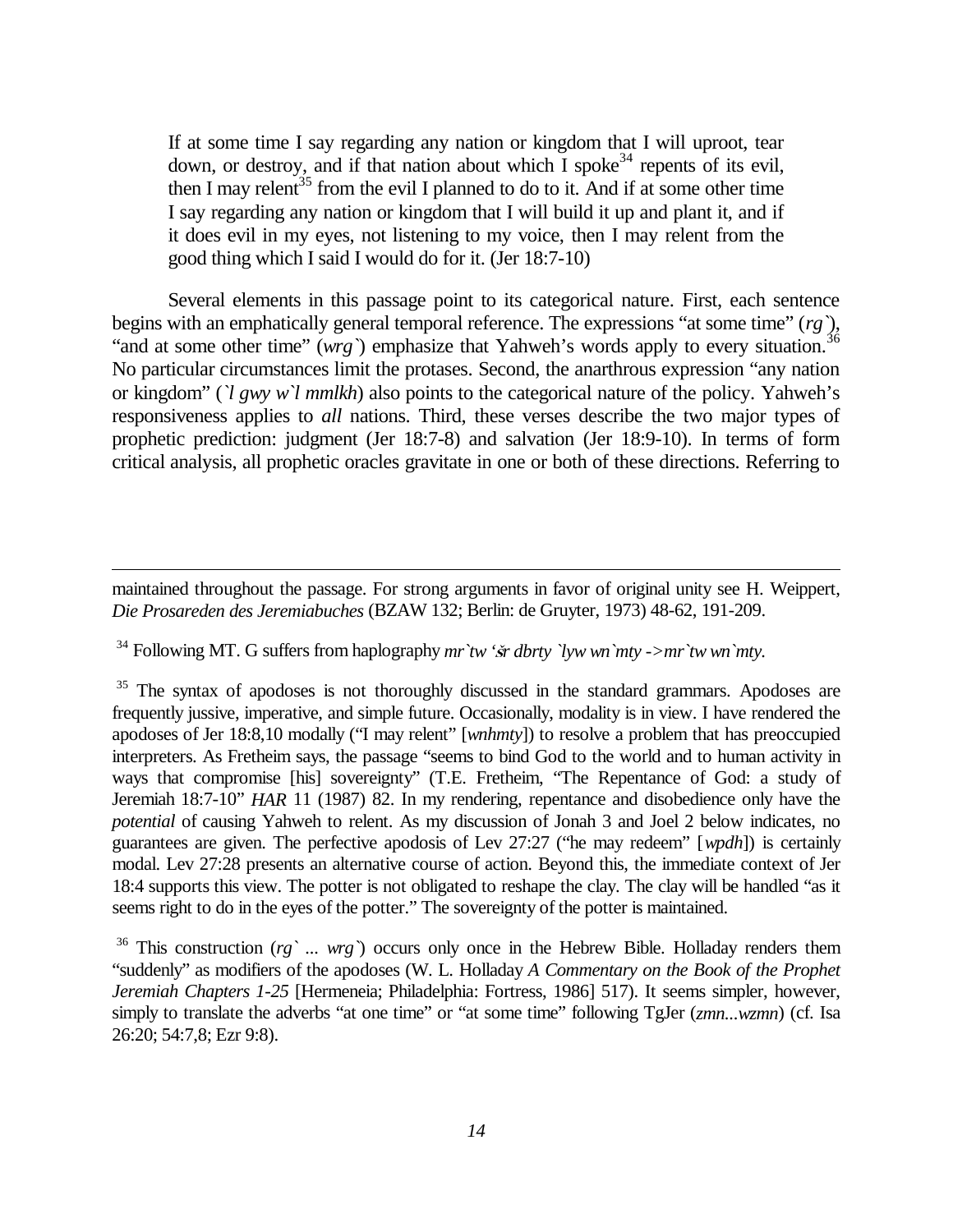these two major directions of all predictions underscores the categorical nature of the dynamic described here.<sup>37</sup>

The universal perspective of Jeremiah 18:1-12 strongly suggests that *all* unqualified predictions were subject to implicit conditions. Sincere repentance had the potential of effecting every unqualified prophecy of judgment. Flagrant disobedience had the potential of negating every unqualified prophecy of prosperity.

A survey of Scripture reveals that the descriptions of God's reactions in Jeremiah 18 are only representative. Yahweh reacted to human responses in many different ways. At various times, he completely reversed (Am 7:1-9), postponed (e.g. 1 Kgs 21:28-29; 2 Kgs 22:18-20), mollified (e.g. 2 Chr 12:1-12) and carried through (2 Sam 12:22-23) with predictions. Yahweh exercised great latitude because his responses were situation specific, appropriate for the particularities of each event. Nevertheless, a basic pattern was always at work. The realizations of all unqualified predictions were subject to modification as Yahweh reacted to his people's responses.

Many evangelical interpreters have resisted adopting this categorical outlook. By and large they limit conditionality to predictions that exhibit two features in their content. First, the prophecy must have an imminent fulfillment. That is to say, it must refer to "the near future"<sup>38</sup> or to "an event which is fairly proximate in time and space."<sup>39</sup> Second, the prediction must depend on "some act of obedience or repentance on the part of the prophet's contemporaries," $40^{\circ}$  or "on the free actions of the prophet's contemporaries." $41^{\circ}$ 

Advocates of limiting conditionality in these ways have offered little support for their views from the prophetic corpus. Instead, they tend simply to point to the contents of prophecies they already believe are inviolable such as the promise of Messiah, final judgment, or in some cases, to modern Israel's right to the land of  $C$ anaan.<sup>42</sup> Predictions regarding these and related theological concerns are deemed unconditional.

 $\overline{\phantom{0}}$ 

 $37$  For a similar description of prophecies regarding individuals see Ezk 33:13-20.

<sup>38</sup> L. Berkhof, *Principles of Biblical Interpretation* (Grand Rapids: Baker, 1950) 150.

<sup>39</sup> W. Kaiser, *Back Toward the Future* (Grand Rapids: Baker, 1989) 65.

<sup>40</sup> Kaiser, *Toward the Future* 65.

<sup>41</sup> Berkhof, *Principles* 150.

 $42$  For instance, Girdlestone argued for the unconditionality of prophecies toward "the children of men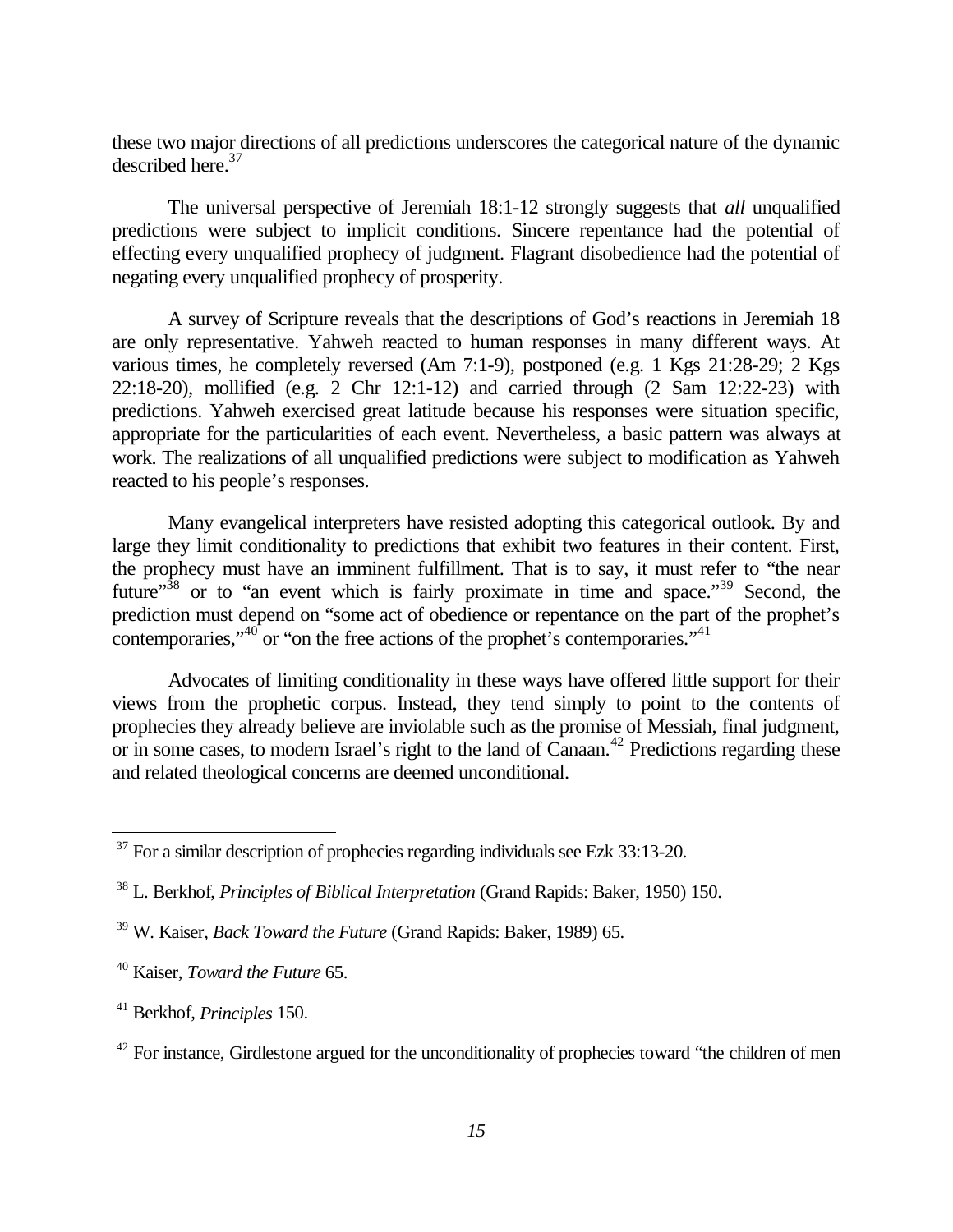The lack of argumentation makes it difficult to respond to these views. We may make only a few comments. First, it begs the question to argue that certain prophecies are unconditional because they speak of matters that are unconditionally fixed. Enormous theological biases guide such evaluations based on a prediction's content. Second, no such limitations on conditionality appear in Jeremiah 18:1-12. As we have seen, the language of the passage is so categorical that it would seem necessary for an absolutely unconditional prophecy to state explicitly that it is an exception to the rule. Jeremiah 18 sets no limitation of a particular time frame or subject matter. In fact, the only qualification is that historical contingencies must intervene between the prediction and its fulfillment.

To sum up, we have seen that intervening historical contingencies had a bearing on all three major types of prophetic predictions. Some predictions explicitly told the original listeners that their actions would effect outcomes. A few passages assured that a prediction would be realized, but precisely how that outcome would look still remained subject to contingencies. Beyond this, unqualified predictions, the bulk of the prophetic material, always operated with tacit conditions. In all cases, significant responses preceding fulfillments had the potential of effecting to some degree how Yahweh would direct the future.

### *Historical Contingencies and Expectations*

 $\overline{\phantom{0}}$ 

These observations raise a crucial question: If human responses could effect the way Yahweh directed history after a prediction, how did prophets or their listeners have any secure expectations for the future? Were they not cast into a sea of utter uncertainty?

The prophets themselves point in a helpful direction. As we will see, they did not believe Yahweh was free to take history in any direction. On the contrary, they looked to past revelation to understand the parameters to which Yahweh had bound himself. To be more specific, the prophets looked to Yahweh's covenants to guide their expectations of what the future held.

It has been well established that Old Testament prophets saw themselves operating within the structures of Yahweh's covenants. $43$  They were emissaries of God, the great

as a whole" (i.e. eschatological judgment) (Girdlestone, *Grammar* 29). Kaiser argues, "the prophecies about the land are closely identified with the promise of the Seed (i.e., the Messiah) and the promise of the gospel... God took completely on himself the obligation for their fulfillment" (Kaiser, *Toward the Future* 66).

<sup>43</sup> For general discussion of prophets as covenantal emissaries see: R.E. Clements, *Prophecy and Covenant* (London: SCM, 1965) esp 23-27. J. Muilenberg, "The `Office' of Prophet in Ancient Israel"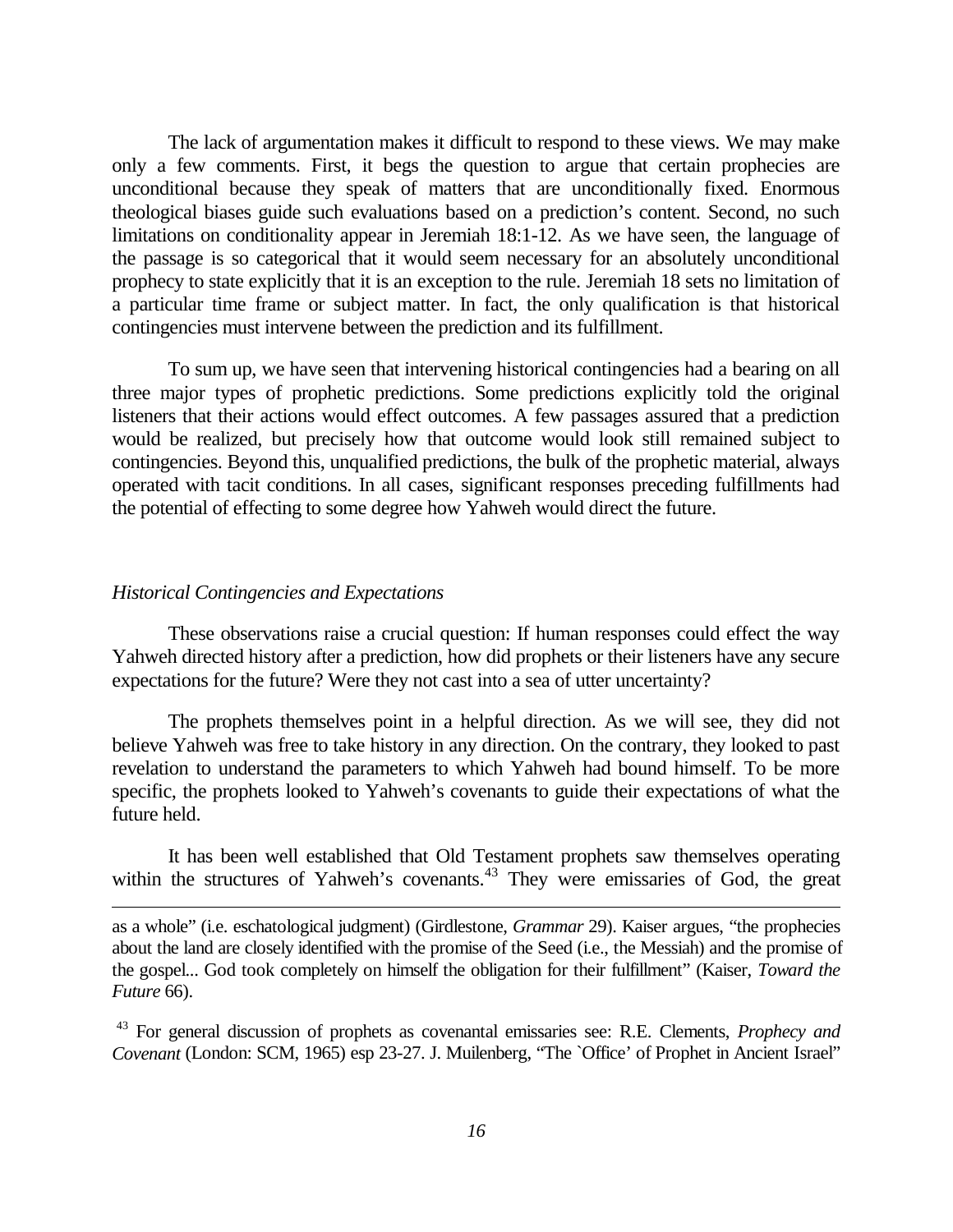Suzerain mediating covenant sanctions between Yahweh and his people. The prophetic corpus explicitly mentions the covenant with Noah (Isa 54:9), Abraham (e.g. Isa 41:8; 51:2 Jer 33:26 Mic 7:20), Moses (e.g. Isa 63:11,12; Dan 9:11,13; Mic 6:4; Mal 4:4) and David (e.g. Isa 9:7; Jer 30:9; Hos 3:5 *et al*). No doubt, the Mosaic and Davidic covenants appear more frequently than others in the prophets' writings. The laws of Sinai formed the basis for their moral evaluations. The pervasive curses and blessings announced by the prophets corresponded to the Mosaic covenant. Even the threat of exile and the hope of restoration to the land stemmed from the Mosaic covenant.<sup>44</sup> Moreover, the intense prophetic concern with Jerusalem and its throne shows their dependence on the Davidic covenant.

To understand how Yahweh's covenants provided certain expectations for the prophets and their listeners, we need merely to recall that the language and rituals of covenants portray these events as divine oaths. It is well-known that the cutting rituals indicated explicitly in several passages (e.g. Gen 15:7-21; 17:9-14; Jer 34:18-19) as well as the common expression "to cut a covenant" (*krt bryt*) depict covenant making events as rites of swearing.<sup>45</sup> Associated terms such as *'lh* and *`dwt* suggest similar concepts.<sup>46</sup> As Kline put it,

Both in the Bible and in extra-biblical documents concerned with covenant arrangements the swearing of the oath is frequently found in parallelistic explication of the idea of entering into a covenant relationship, or as a synonym for it.  $47$ 

Divine covenants were not declarations subject to revision. They were divine oaths whose invariance reflected the immutable character of God himself.

in *The Bible in Modern Scholarship* (ed. J.P. Hyatt; Nashville: Abingdon, 1965) 87-97. J.S. Holladay, "Assyrian Statecraft and the Prophets of Israel" *HTR* 63 (1970) 29-51. M.G. Kline, *The Structure of Biblical Authority* (Grand Rapids: Eerdmans, 1972) 57-62.

<sup>44</sup> For a helpful discussion of Mosaic blessings and curses in relation to the prophets see: D. Stuart, *Hosea-Jonah* (WBC 31; Waco: Word, 1987) xxxii-xlii.

<sup>45</sup> For summaries and bibliography on these topics see *Theological Dictionary of the Old Testament*, ed. G. J. Botterweck and H. Ringgren; tr. J. T. Willis (6 vols.; Grand Rapids: Eerdmans, 1977) 2.253- 278.

<sup>46</sup> *Theological Dictionary of the Old Testament*, 1. 261-266.

÷,

<sup>47</sup> M. Kline, *By Oath Consigned* (Grand Rapids: Eerdmans, 1968) 16.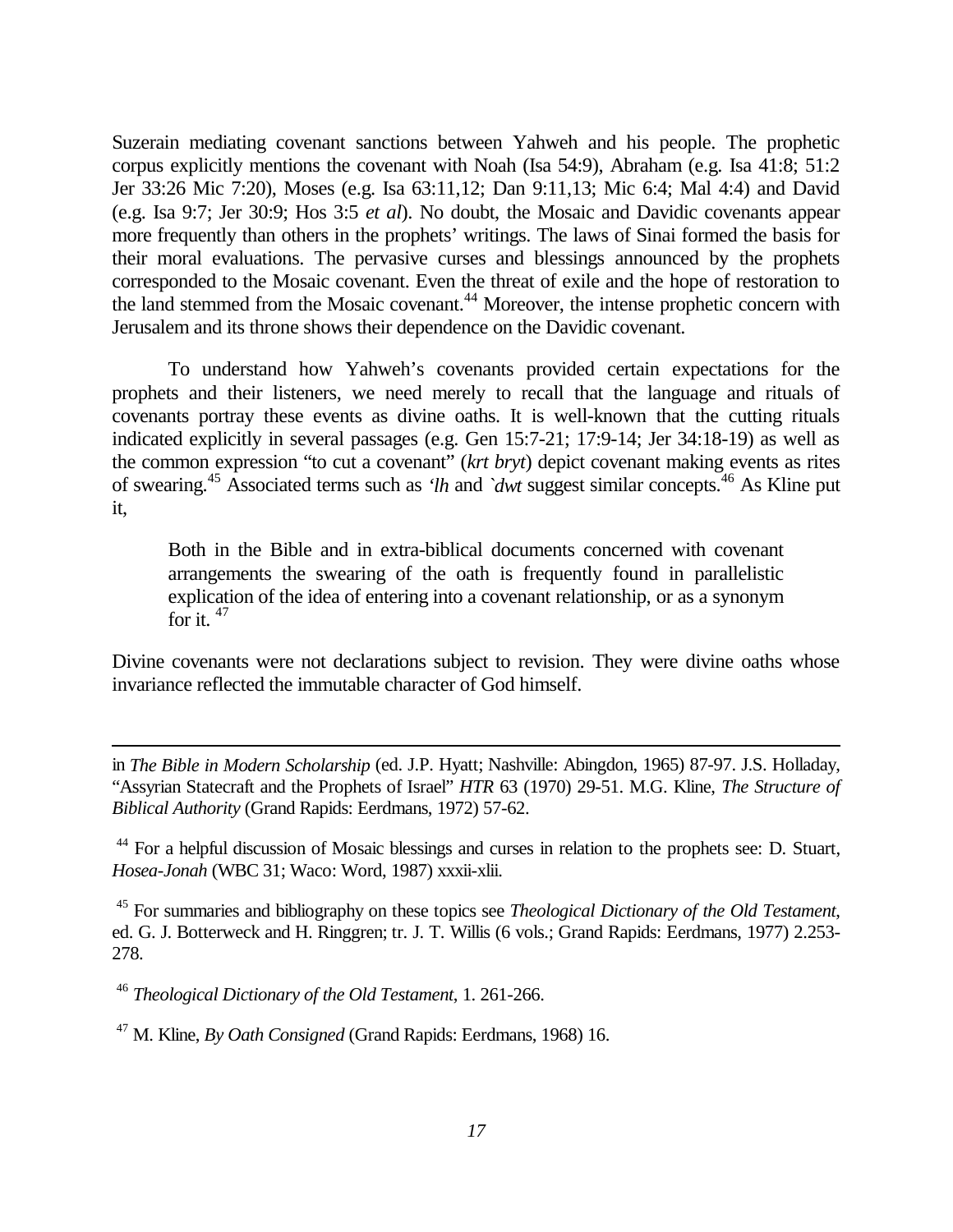All of this is to say that whenever prophets offered predictions they did so with the firm conviction that Yahweh would keep his covenants with Israel. It was unthinkable that he would violate the structures of blessing and curses given through these solemn oaths. Yahweh would never react to historical contingencies in ways that transgressed his covenants.<sup>48</sup>

This conviction provided Old Testament prophets and their listeners with a large set of general expectations. Yahweh had sworn himself to accomplish certain things in history. For instance, in Noah's day Yahweh promised cosmic stability until the end the world (Gen 8:22- 9:17). Isaiah acknowledged the permanence of that expectation (Isa 54:9). God promised Abraham that his descendants would possess the land of Canaan (e.g. Gen 15:18-21). This conviction remained strong in the prophetic word, even in the face of temporary exile (e.g. Amos 9:15). Yahweh revealed laws to Moses that regulated daily life and the service of the cult. The prophets affirmed these structures (e.g. Amos 2:4). God promised David that his dynasty would be permanent and victorious over all nations (Ps 89:4 [5], 25 [26]). The prophetic word held relentlessly to these promises as well (Amos 9:15-21). The list of certainties derived from Old Testament covenants is enormous.

The covenantal parameters surrounding Yahweh and his people provided a basis for many expectations, but they did not settle every question. They set limits, but much latitude existed within these boundaries. Which curses would Yahweh carry out? What blessings would he bestow? When? Prophetic predictions drew attention to these matters. As emissaries of the great Suzerain, the prophets announced how Yahweh intended to implement covenant sanctions. Special revelation gave prophets insight into how the principles of covenants applied to the present and future.

As we have seen, however, prophetic predictions based on covenant principles took several formats. How did these variations in prophetic speech bear on expectations for the future? It will help to explore this matter in terms of the three major types of predictions we have already discussed.

First, *predictions qualified by conditions* specified some courses of action for Yahweh. These prophecies gave some definition to the manner in which God planned to implement covenantal oaths. For example, Yahweh voluntarily limited his options when he said to Judah,

÷,

<sup>&</sup>lt;sup>48</sup> My emphasis on covenantal promises is similar to Klein, Blomberg, and Hubbard's insistence that "we still regard the prophecies that involve the major milestones in God's plan for history as unconditional." Klein, Blomberg, and Hubbard, *Biblical Interpretation* 306.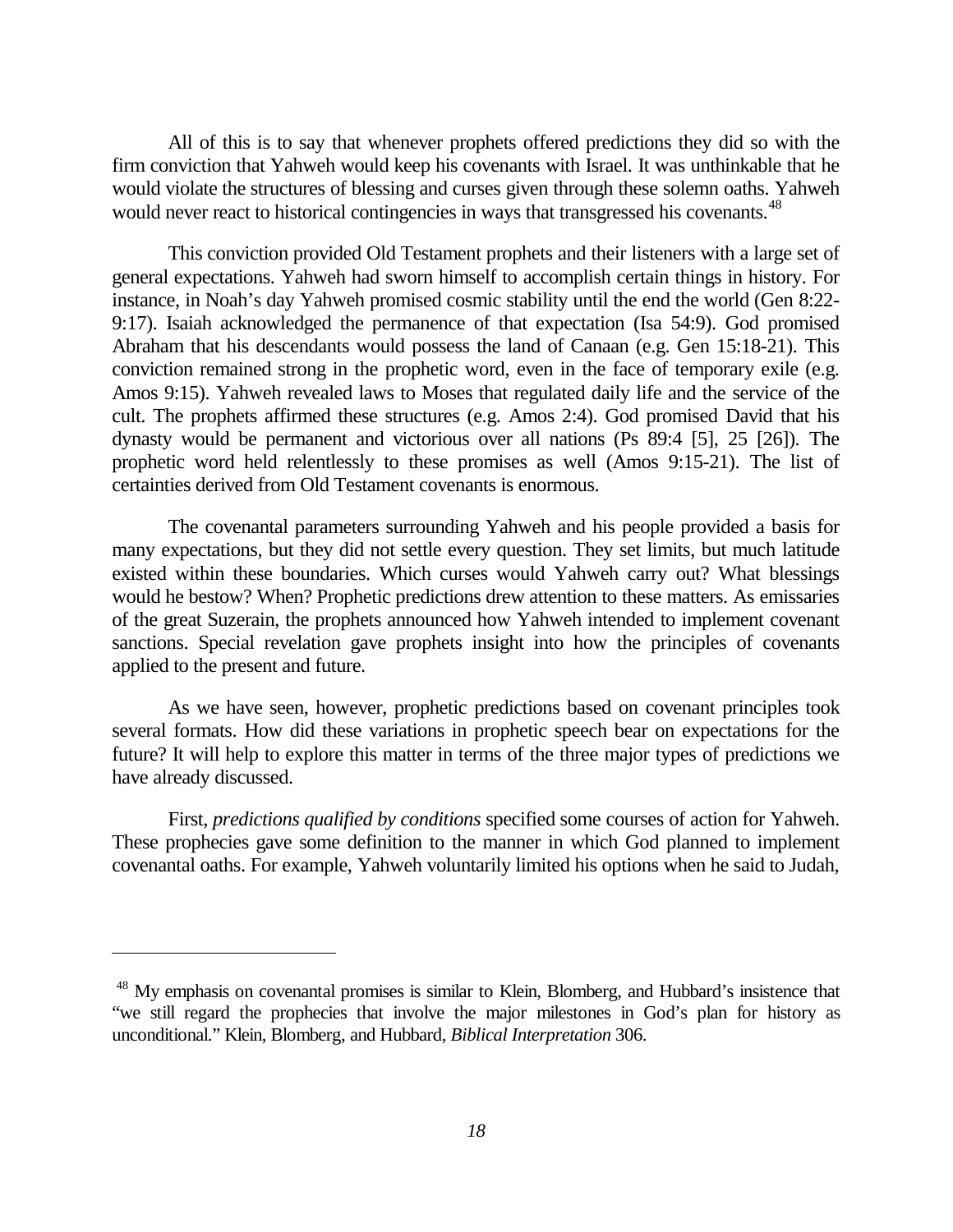If you are ready and obey, you will eat the best produce of the land; but if you resist and rebel, you will be eaten by the sword (Isa 1:19-20).<sup>49</sup>

These words indicated that Yahweh was no longer overlooking Judah's disobedience. A moment of decision had come. At the same time, however, much latitude for God remained. It was he who determined if conditions were met. What precisely constituted obedience and rebellion? Only Yahweh knew. Moreover, only he determined the precise nature of his responses. What kind of produce would they eat upon repentance? How much? What enemy would attack? When would judgment come? How long? The prophecy did not specify. In this sense, conditional predictions narrowed the latitude with which Yahweh might deal with his people, but they did not remove all leeway.

Second, a similar assessment holds for *predictions qualified by assurances*. Once again, the manner in which Yahweh might relate to his people was somewhat restricted. When Amos announced, "For three sins of Judah,  $//$  Even for four, I will not turn back" (Am 2:4), Yahweh committed himself to a course of action against Judah. Moreover, predictions qualified by divine oaths explicitly raised expectations for the prophecy to the level of covenantal certainties. For instance, Ezekiel's announcement that utter destruction would come to Jerusalem (e.g. Ezk 5:11) was as sure to come about as Yahweh's oath to sustain the Davidic dynasty (Ps 110:4). The language of solemn oaths had the effect of equating this class of predictions with the inviolable covenants. Nevertheless, latitude remained even here. When? How? By whom? How long? These more specific questions remained unanswered for the prophets and their audiences.

Third, we may speak of expectations related to *predictions without qualifications* in at least two ways. On the one hand, Moses' criterion for true prophets in Deuteronomy 18:22 assured that unqualified announcements from Yahweh would take place in the absence of a significant intervening historical contingency. If recipients of an oracle of judgment did not repent, they could be confident that the judgment would come. If recipients of an oracle of blessing did not turn away from Yahweh, the blessing would be realized.

On the other hand, however, we must also ask what expectations were appropriate when intervening historical contingencies took place. Could the recipients be confident of a particular outcome? With regard to oracles of judgment several passages make it clear that no specific expectations came to those who repented and sought Yahweh's favor. For instance, when Jonah announced that Nineveh would be destroyed in forty days (Jonah 3:4), the king of Nineveh called for repentance and fasting (Jonah 3:7-9). Nevertheless, he did not respond

÷,

<sup>&</sup>lt;sup>49</sup> For textual comments related to this passage see footnote 18 above.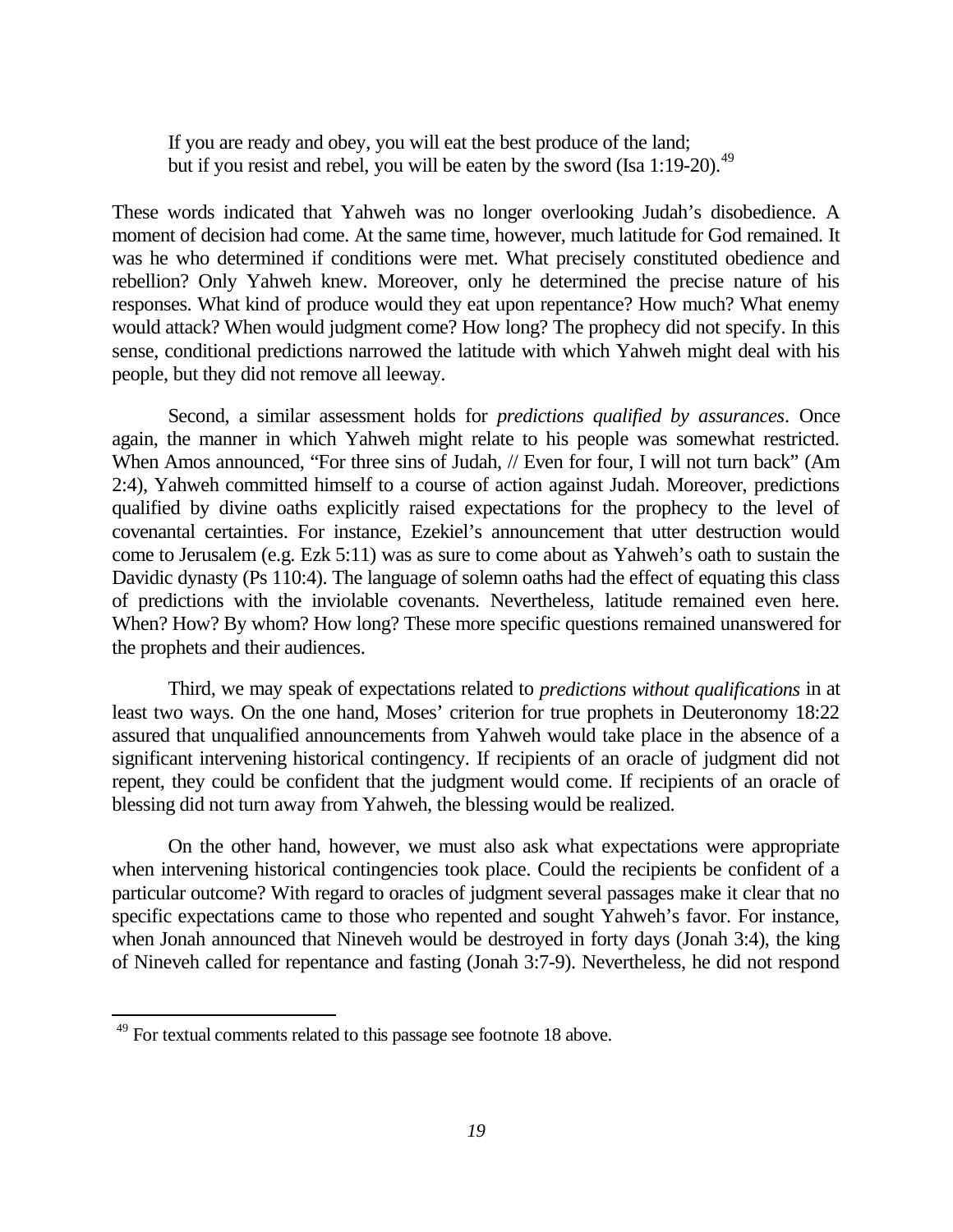with full assurance that Yahweh would relent. Instead, he said, "Who knows (*my ywd`)*? The god may turn back *(y*µ*wb*) and relent (*wnhm*) (Jonah 3:9).

Joel predicted an army of locusts was about to destroy Judah (2:1-11). He then called for repentance (2:12-13). But what was the expectation? As Joel put it, "Who knows (*my ywd*')? [God] may turn back (*yšwb*) and relent (*wnhm*) (Joel 2:14). Once again, the motivation for repentance was not that a human response obligated Yahweh to relent. No one could be sure if he would turn back or not.

A similar situation also occurred after Nathan prophesied that Bathsheba's first child would die (2 Sam 12:14). David prayed and fasted for the child until the prophecy was realized as stated. Why did the king pray? David explained, "I thought, `Who knows (*my ywd`*)? Yahweh may be merciful and permit the child to live" (2 Sam 12:22).

The similar, perhaps formulaic, character of these three responses suggests that these theological convictions were normative in Israel. Hopeful ignorance about the future was not an unusual reaction. Neither prophets nor their listeners could know for certain that human response would move Yahweh to relent from a threatened judgment. As the case of David and his son illustrates, repentance and prayer did not always result in divine favor.

Second, Daniel 9 demonstrates that expectations were no higher with unqualified predictions of blessing. The Mosaic covenant stated plainly that rebellion in Israel would lead to exile and that repentance would lead to restoration (see Deut 4:25-31). This basic pattern had covenantal certainty. In Jeremiah  $25:11-12$  the prophet announced more specifically that the restoration of exiled Judah would take place in seventy years. Yet, Daniel wrestled with Jeremiah's prophecy some sixty-six years later.<sup>50</sup> He surveyed his situation and prayed for Yahweh to fulfill Jeremiah's prediction (Dan 9:4-19).

Daniel's reaction to Jeremiah's prophecy raises a question. Why did Daniel pray? Why did he not simply wait for the seventy years to pass? Several interpreters have noted the similarity between Jeremiah's prophecy and an inscription of Essarhadon.<sup>51</sup> It would appear

L,

 $50$  For a helpful summary of discussions regarding the identity of "Darius, son of Ahasuerus" (Dan 9:1) see J.C. Baldwin, *Daniel* (Downers Grove: InterVarsity, 1978) 23-28. Baldwin correctly observes, "Whatever the identity of Darius, the writer had in mind the first year of the Persian empire, 539 B.C." (Baldwin, *Daniel* 164).

<sup>&</sup>lt;sup>51</sup> See the helpful summary of comparative materials and bibliography in T. E. McComiskey "The Seventy `Weeks' of Daniel against the Background of Ancient Near Eastern Literature" *WTJ* 47 (1985) 35-40.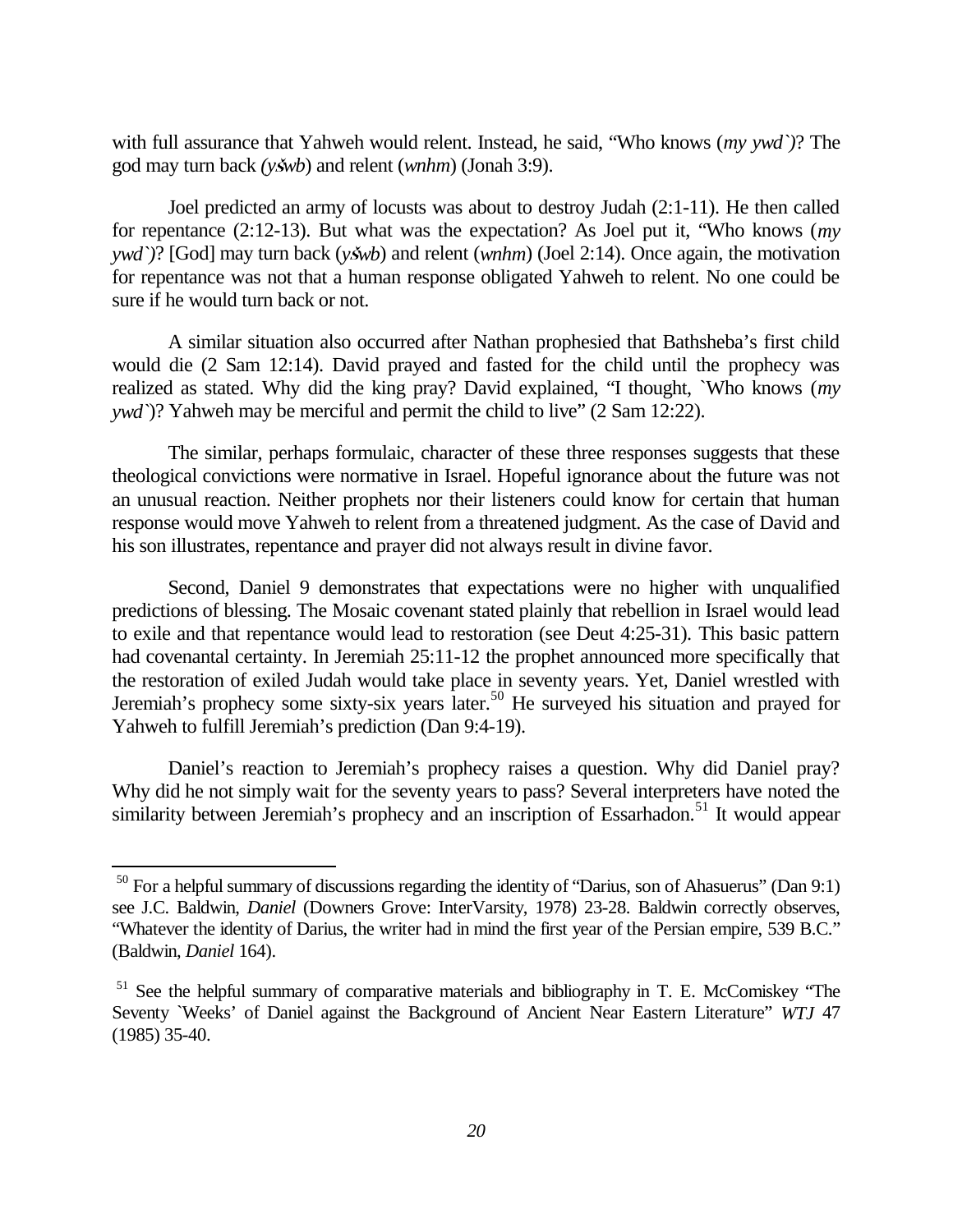that seventy years was a standard sentence for rebellion against a god. Lipinski speaks of the designation as a "*un temps de pénitence*, destinéea apaiser la colère du dieu."<sup>52</sup>

This symbolism pressed hard against Daniel as he looked at his situation. He realized that the exiles had not responded to their seventy year sentence as they should have. So, Daniel fasted in sackcloth and ashes acknowledging Israel's sin before exile (9:4-12). He also conceded that even the punishment of exile (9:11-12) had not brought about repentance (9:13- 14). "Yet we have not obeyed him," Daniel confessed (9:14). The prophet cried for mercy because Israel's continuing rebellion called into question how Jeremiah's prophecy would play out.

Yahweh responded to Daniel through the angel Gabriel. Gabriel announced that Jeremiah's "seventy years" had been extended to "seventy weeks of years" ( $\vec{a}$  *bu*  $\hat{m}$   $\vec{a}$ *b*)  $\hat{m}$ ) or "seven times seventy years" (Dan 9:24).<sup>53</sup> Yahweh multiplied the time of exile seven times according to Mosaic covenantal structures. In Leviticus  $26$  Yahweh warned that continuing sin would bring a successive increase of punishments for Israel. Each time the people refused to repent, divine curses would increase "seven times" ( $\&ba$ ) (26:18,21,24,28), finally culminating in the exile (Lev 26:23-45). Daniel 9 extended the principle of Leviticus 26 and increased the exile itself seven times because the people of Israel in Daniel's day were in rebellion.54

From this example we may conclude that the manner in which Yahweh would interact with human responses to unqualified predictions of blessing remained uncertain. Significant intervening historical contingencies had taken place. So Daniel had no assurance how or whether the prediction would be realized. He rested assured of the basic covenantal structures, but the specifics of Jeremiah's unqualified prediction remained in question.

É.

<sup>52</sup> E. Lipinski, "Recherches sur le livre de Zacharie" *VT* 20 (1970) 40. Essarhadon admits that he deserved seventy years of punishment, but praises Marduk for reducing the time to eleven years. For Essarhadon's text see R. Borger, *Die Inschriften Asarhaddons* (Afo 9; Graz: Selbstverlage des Herausgebers, 1956) 15.

<sup>&</sup>lt;sup>53</sup> McComiskey correctly warns that the " $\tilde{a}$  *bu* $\hat{m}$  are not conceived of as marking precise chronological periods" (McComiskey, "The Seventy `Weeks'" 41).

 $54$  For a fuller discussion the "seven weeks" of years and the connection with Leviticus 26 see K. Koch, "Die mysteriösen Zahlen der judäischen Königen und die apokalyptischen Jahrwochen," VT 28 (1978) 443-41. See also J.J. Collins, *Daniel with an Introduction to Apocalyptic Literature* (FOTL 20; Grand Rapids: Eerdmans, 1984) 91-92. For multiples of seven as standard ancient Near Eastern expressions see McComiskey, "The Seventy `Weeks'" 38-39.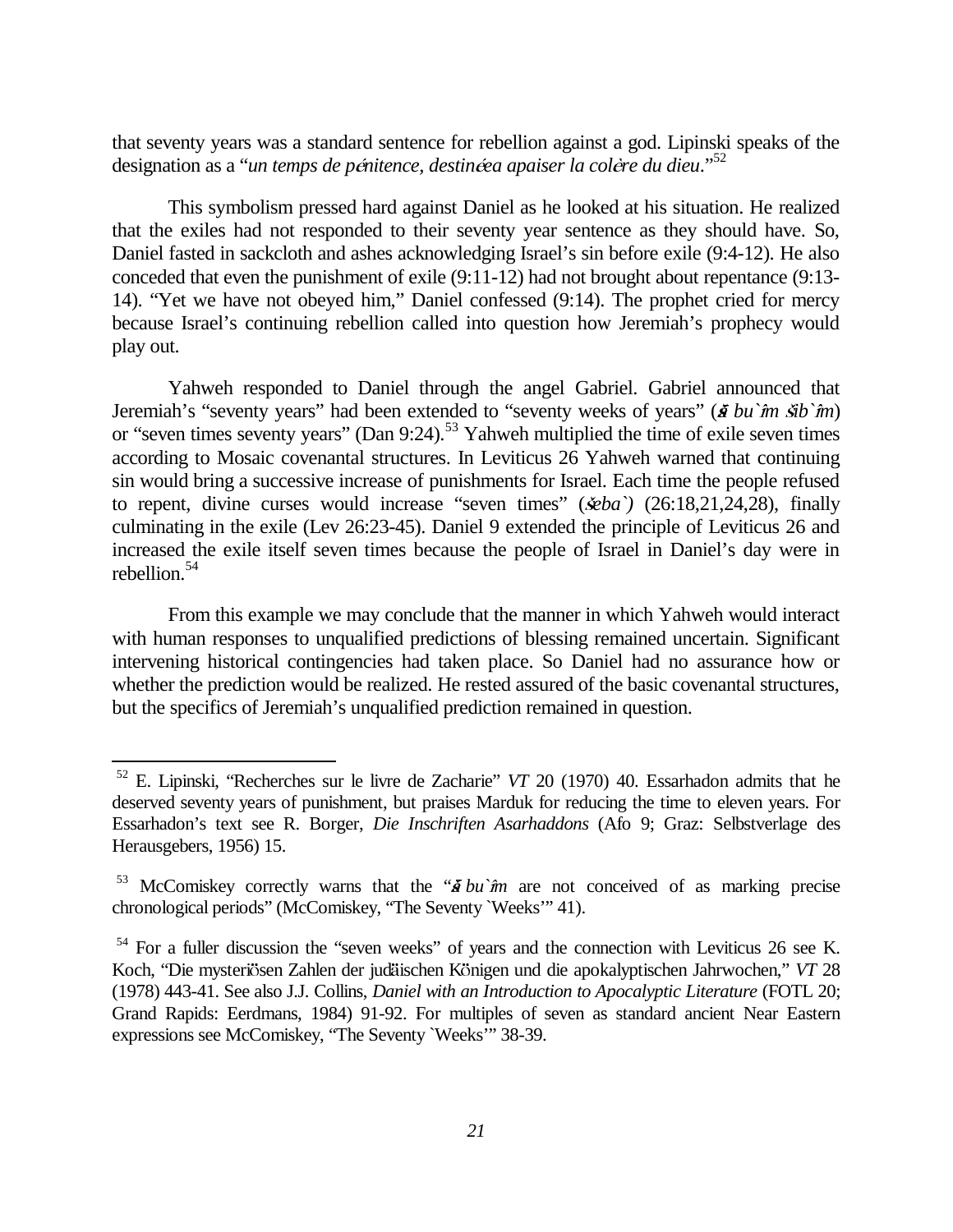In summary, the original recipients of Old Testament predictions could rest assured that Yahweh would fulfill all of his covenant promises, but no particular prophecy was completely free from the potential influence of intervening historical contingencies. In this sense, those who heard and read the prophets faced a future whose precise contours remained hidden. They could hope, but the manner in which Yahweh would react to human responses remained open until the moment he acted.

## *Conclusion*

Our study of intervening historical contingencies will raise a serious question for most evangelicals. Our interpretations of biblical prophecy have been dominated by a desire to know the future and how events today fit within it, but our proposal challenges this approach. If all Old Testament predictions are subject to variation, and most may be completely reversed, then what good are they? What value do they have, if they do not tell us where we stand in relation to a fixed future?

As we have seen, with rare exception, Old Testament prophets did not speak of what *had* to be, but of what *might* be. Even the few predictions that guaranteed fulfillment did not address their timing or manner of realization. Therefore, prophetic predictions were not designed to be building blocks of a futuristic scheme into which current events fit in particular ways. To approach biblical prophecies in this manner is to misuse them.

Our study suggests that we need a shift in hermeneutical orientation toward biblical prophecy. Rather than involving ourselves in ceaseless debates over this or that eschatological scheme and how current history relates to it, we should approach biblical prophecies in ways that accord more with the role of intervening historical contingencies. At least two principle hermeneutical concerns move to the foreground. These interpretative issues parallel popular approaches to biblical prophecy, but they are different as well.

In the first place, prophetic predictions should still cause us to deepen our interest in the future, but with a different emphasis. Instead of looking at biblical predictions as statements of what has to be, we must view them as announcements of what might be coming. As we have seen, with rare exception, Old Testament prophets did not speak of a fixed but potential future. Nevertheless, the first audiences of biblical predictions still turned their thoughts toward futurity. The king of Nineveh feared what Yahweh threatened to do to his city when he heard Jonah's message (Jon 3:6). Rehoboam and the officials of Judah gave attention to the possibility of defeat when Shemiah predicted Shishak's victory (2 Chr 12:6). Similarly, Daniel looked forward to the restoration of Israel because of Jeremiah's seventy year prophecy (Dan 9:2-3). These recipients of predictions did not ignore Yahweh's word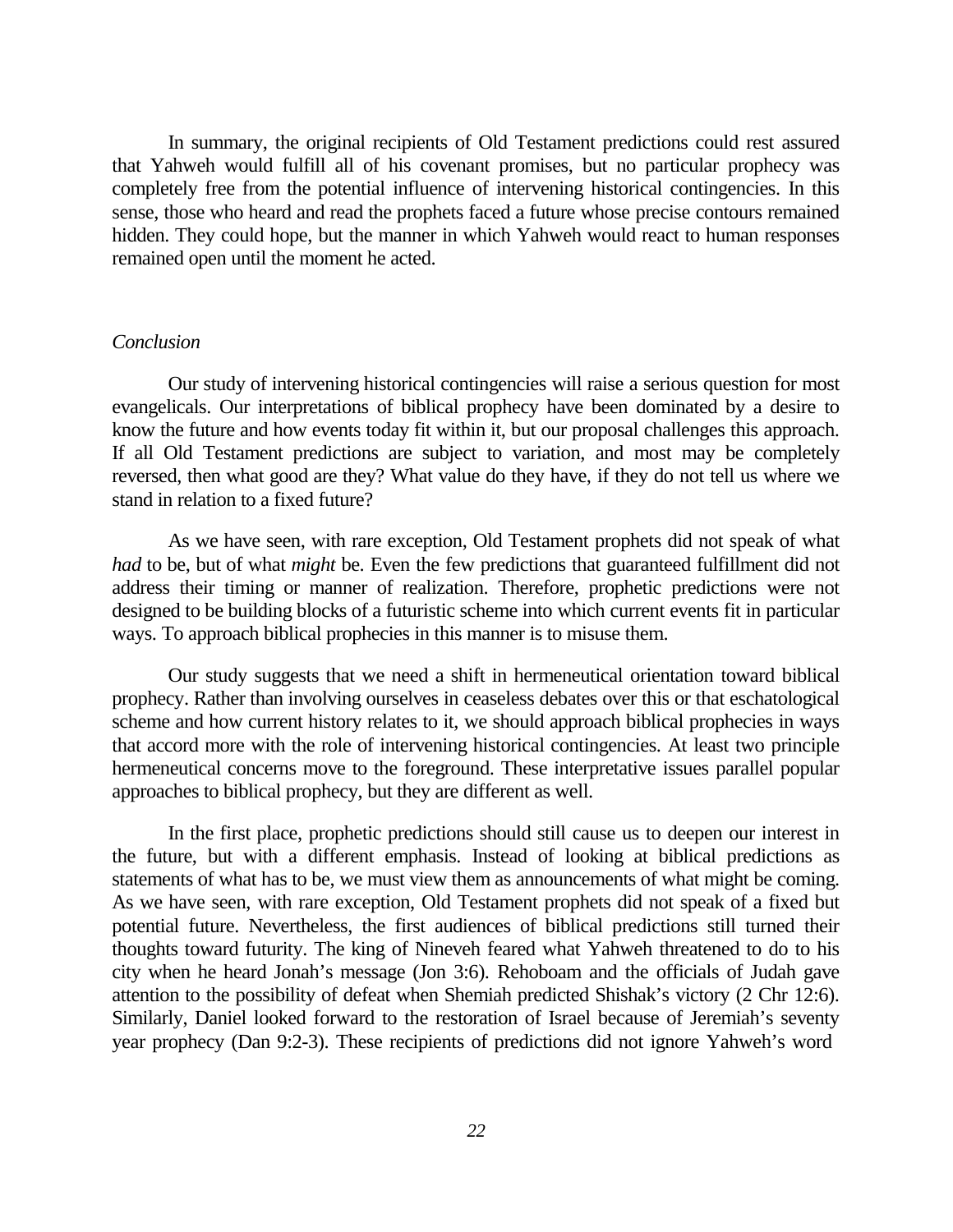just because it was subject to tacit conditions. Ignorance of precisely how or if these predictions would play out did not cast aside interest in the future. On the contrary, hearing a threat of judgment or an offering of blessing was enough to spark their interests in what Yahweh intended to do.

This interest in the potential future is understandable when we remember that prophetic predictions conveyed Israel's greatest fears and hopes. On the one hand, Yahweh often threatened to do horrible things in the world. When the prophets announced death, destruction, and exile for the people of God, faithful Israelites could hardly turn a deaf ear. Unlike our day when secular minds scoff at the possibility of divinity intruding into history in violent anger, ancient Israelites believed such intrusions were real possibilities. For this reason, the dreadful thought of encountering the anger of Yahweh was compelling.

On the other hand, prophetic announcements of Yahweh's blessing touched on the highest ideals and greatest desires of faithful Israelites. The prophets announced the prospect of forgiveness, safety from enemies, and prosperity beyond imagination. Unlike our day when hope for the human race has all but vanished, these hopes held center stage in Israel's faith. When the prophets told of the ways Yahweh offered to bring blessings to his people, interest in the future grew.

In much the same way, contemporary readers must not allow the role of intervening contingencies to dissuade them from contemplating their future. When careful study determines that a biblical prediction has implications for our potential future, we should consider what might be in store for us. The dread of judgment and the exhilaration of blessings should overwhelm us as we encounter biblical predictions of our future. Developing an intense interest in the future is one of the chief hermeneutical interests we should have toward biblical prophecy.

In the second place, our study of intervening historical contingencies suggests that we should also deepen our concerned with the implications of biblical predictions for our lives today. Unlike popular approaches, however, we should not speculate as to how current events fit within a fixed future. To begin with, the future is certain only to God. Beyond this, our assessments of contemporary events are too inadequate to complete such a project. Instead of looking for how actions today fit within a fixed future, we should explore how actions today *effect* the future. In a word, we should be less concerned with *foreknowledge* of the future and more concerned with the *formation* of the future.

Biblical examples we have already mentioned illustrate this hermeneutical interest. The king of Nineveh was not content with having some idea of what might happen to his city. He also applied the prediction to that very day by trying to direct the course of the future away from the threat of judgment (Jon 3:6-9). Rehoboam and his officials also sought